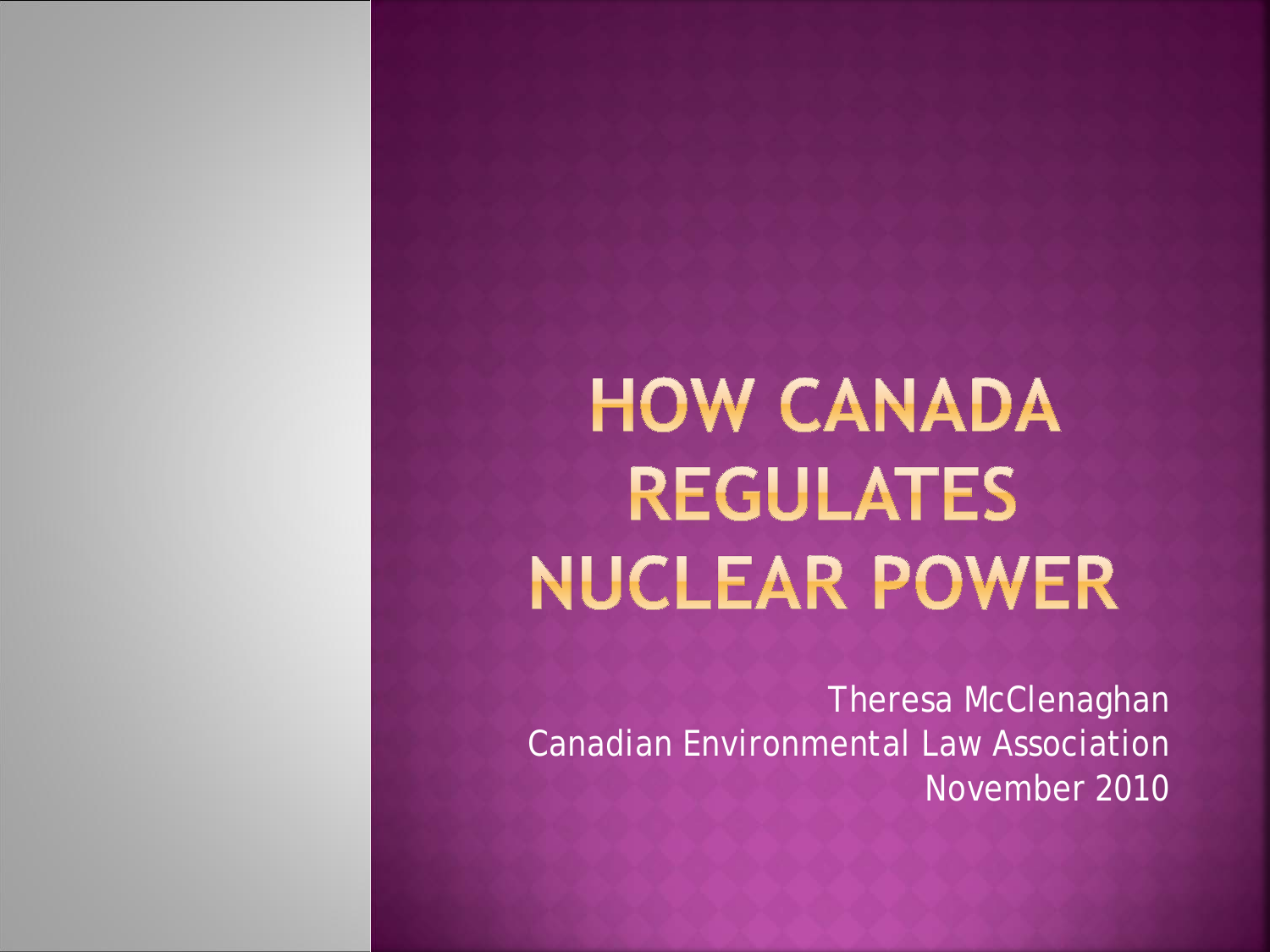# JURISDICTION

- Jurisdiction over nuclear power and related activities is primarily federal. Nuclear power and related activities fall within federal jurisdiction by virtue of section 71 of the *Nuclear Safety and Control Act,* which provides that:
	- **Any work or undertaking constructed for the** development, production or use of nuclear energy or for the mining, production, refinement, conversion, enrichment, processing, possession, or use of a nuclear substance or for the production, possession, or use of prescribed equipment or prescribed information is declared to be a work or undertaking *for the general advantage of Canada.*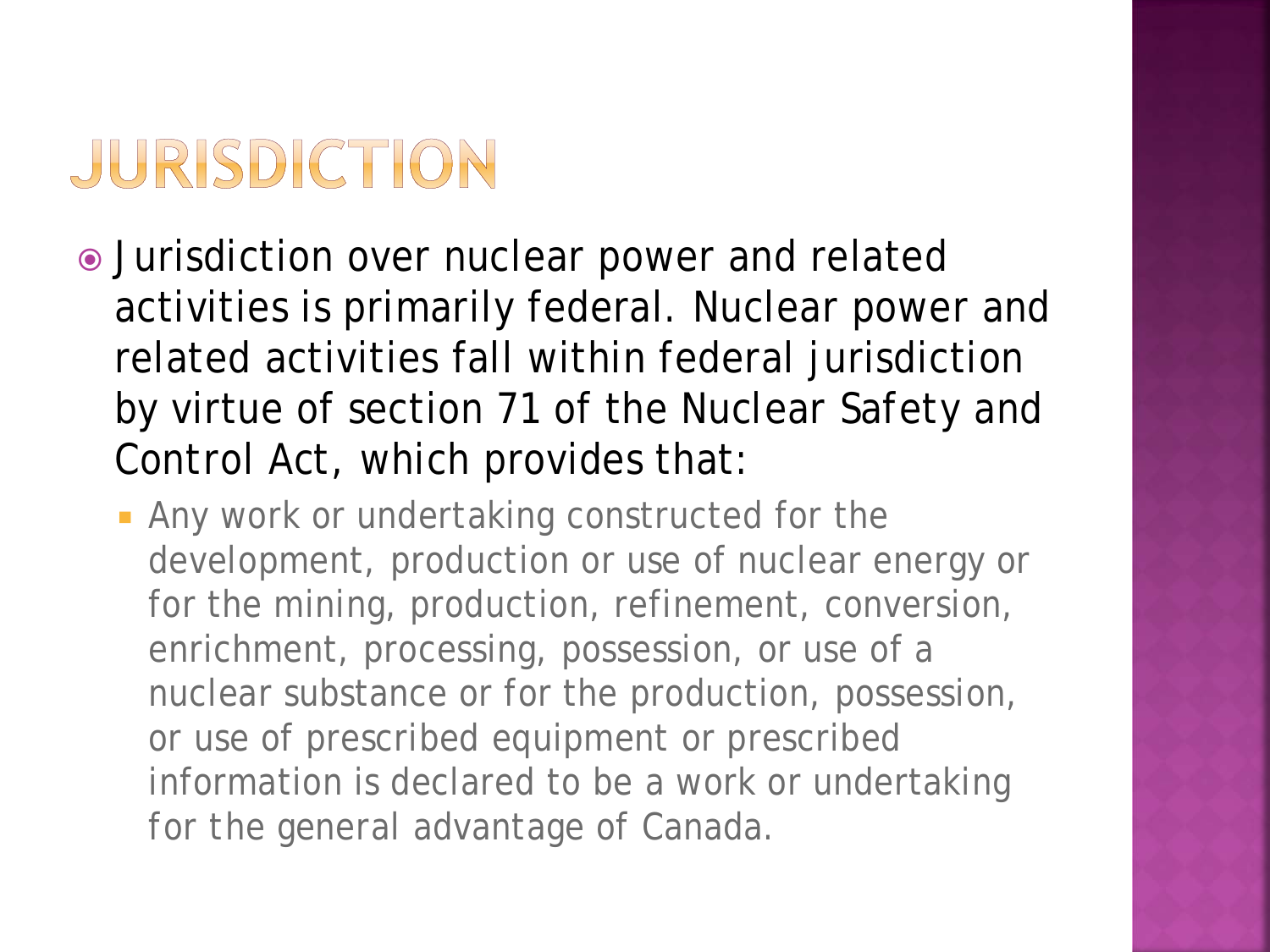#### PROVINCIAL ROLE RE NUCLEAR POWER GENERATION

- Each province has jurisdiction over the mixture of electricity sources within the province. For example, the Ontario Energy Board reviews Ontario's long-term electricity supply plan under the *Electricity Act*.
- Ontario's *Electricity Act* also empowers the Ontario Minister of Energy to issue directives to the Ontario Power Authority to arrange for electricity supply contracts from particular types of power generators.
- Some provinces also apply their provincial environmental assessment legislation to the nuclear industry within the province.
- Provincial laws of general application also apply to the nuclear industry - for example, the need for a permit before withdrawing water from ground.
- The provinces also have a say in decisions involving the creation of new nuclear power plants within their borders.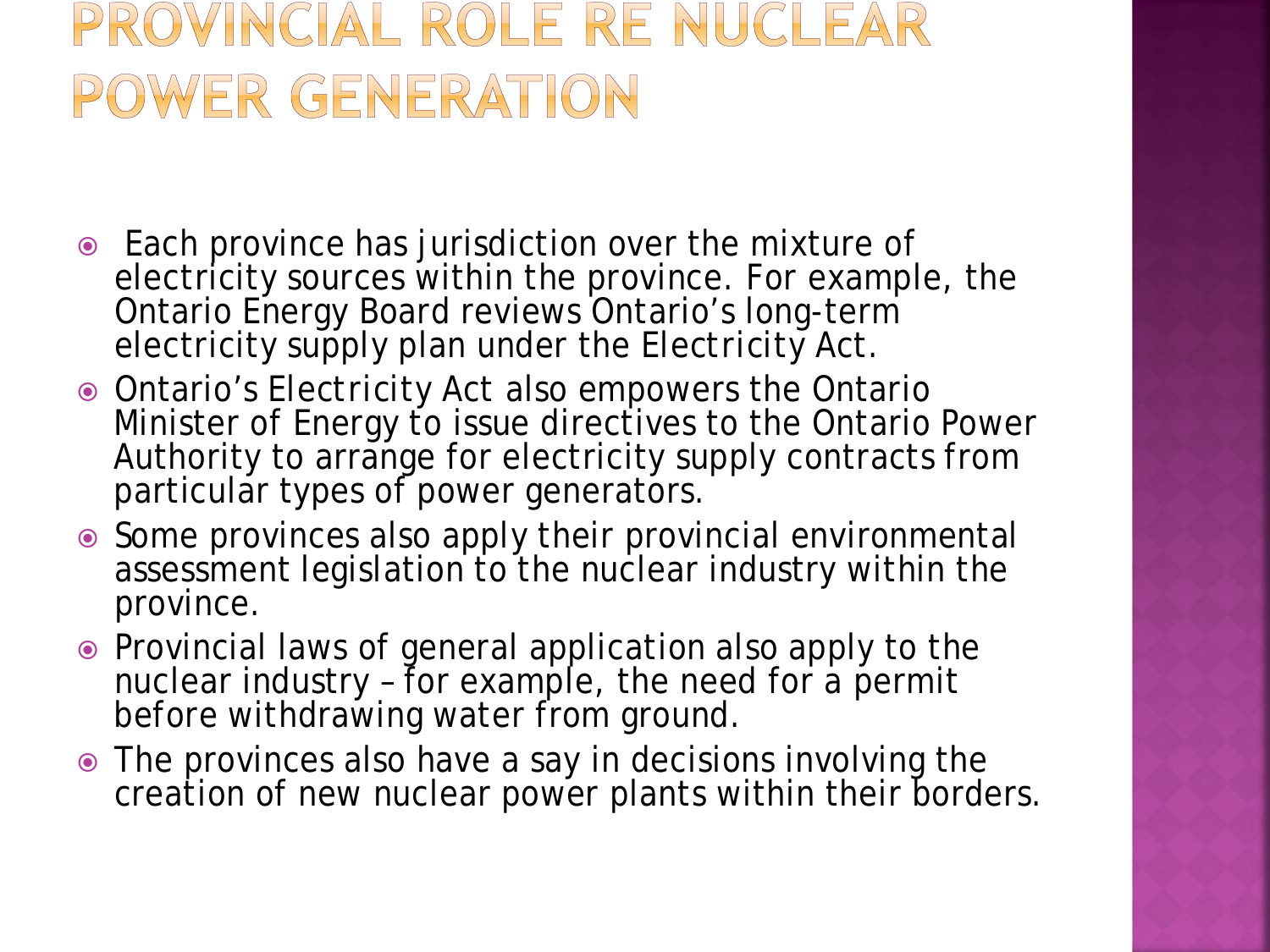### PROVINCIAL ROLE IN URANIUM MINING

- The CNSC leaves it to each province or territory to regulate or monitor exploration activities for uranium within its own jurisdiction and territories
- The CNSC begins to apply its process upon an application to develop a uranium mine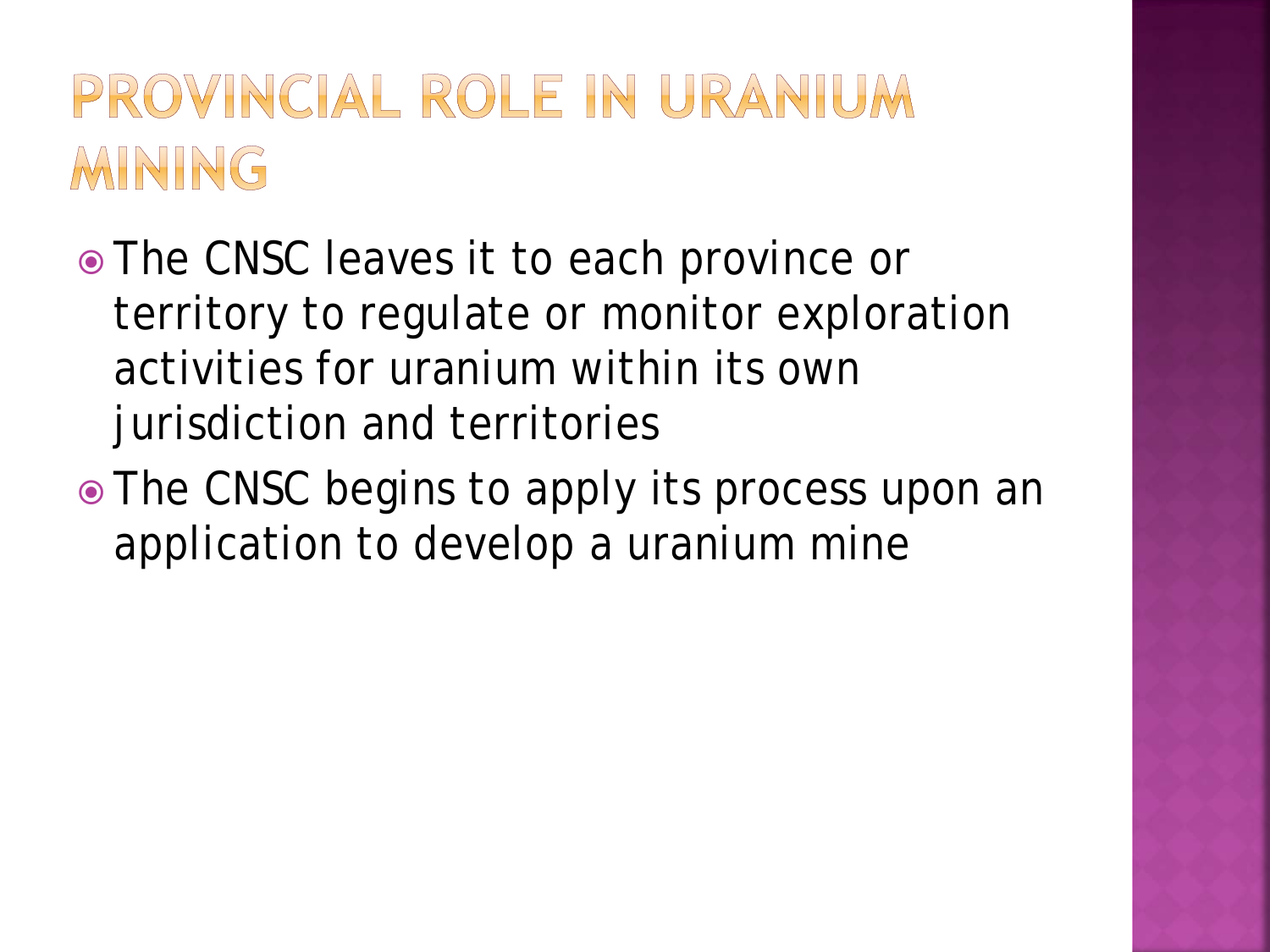#### WHAT ABOUT OVERLAPPING JURISDICTION

- Section 21(*a*) of the *Nuclear Safety and Control Act* empowers the Canadian Nuclear Safety Commission (CNSC) to establish administrative arrangements with departments or agencies of provincial governments with a view to complementary regulation.
- Section 44(6) of the *Act*  provides the possibility of incorporating provincial laws or instruments into federal regulations.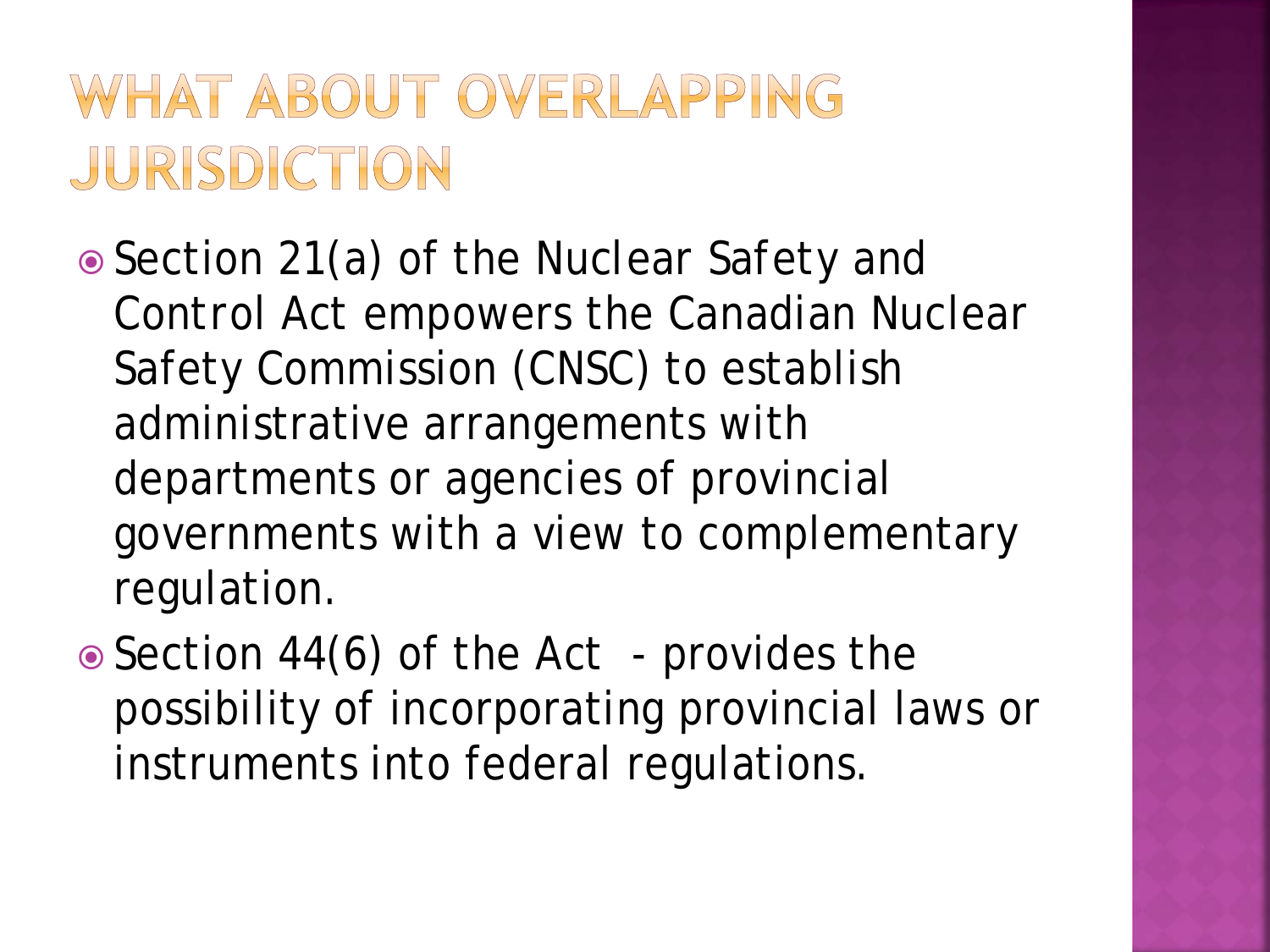#### CANADIAN NUCLEAR SAFETY COMMISSION

- The CNSC was established in 2000 by the *Nuclear Safety and Control Act*, which replaced the *Atomic Energy Control Act*.
- The obligation in the previous Atomic Energy Control Act to "promote" the use of nuclear power for peaceful purposes was removed
- There are still issues about sufficient independence from industry, sufficient range of expertise in respect of health impacts from radiation, and continued reporting to the same federal Minister responsible for promoting nuclear power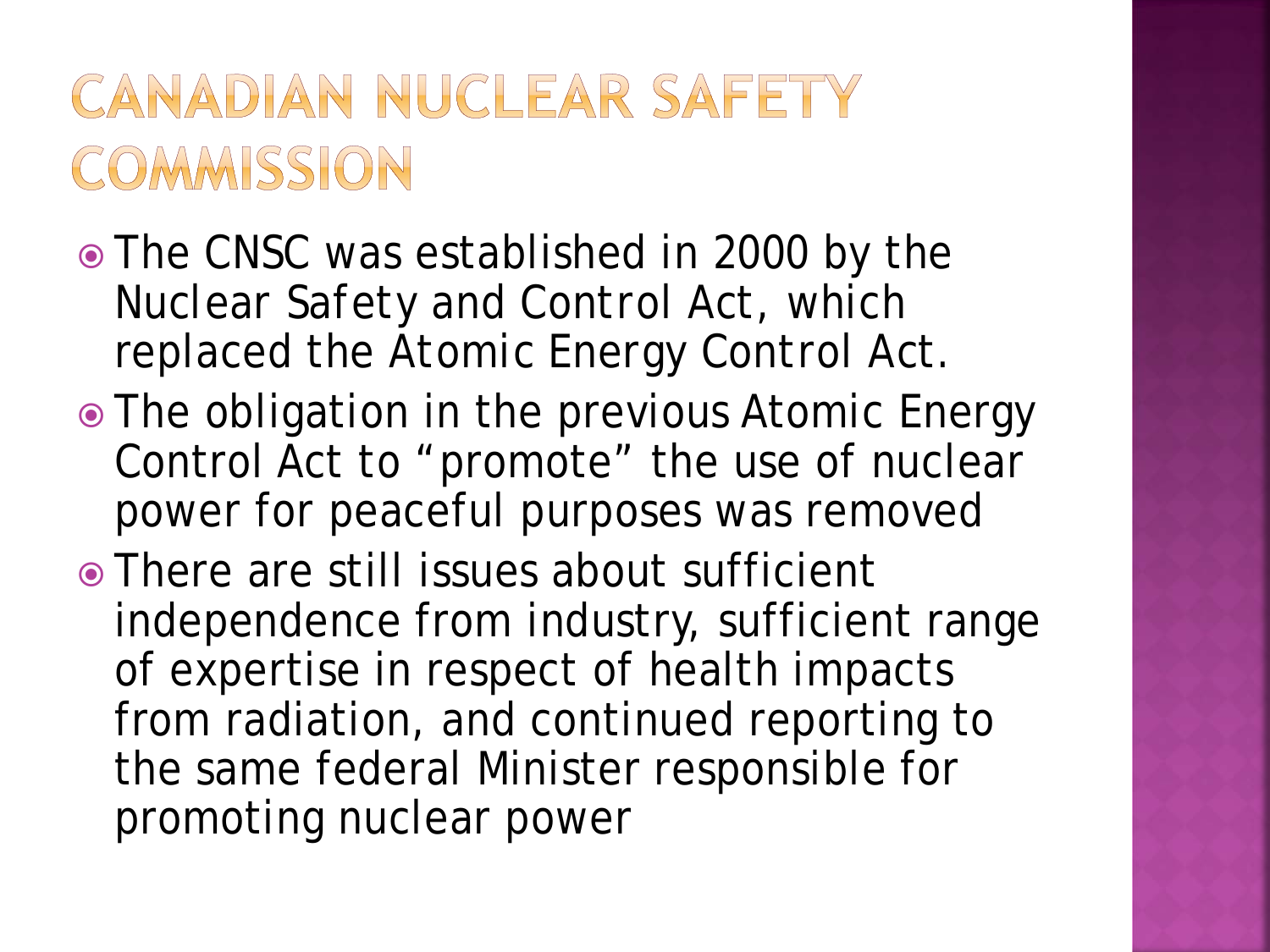### CNSC MANDATE

CNSC mandate is to regulate

- the development, production and use of nuclear energy
- the production, possession and use of nuclear substances, prescribed equipment and prescribed information in order to prevent unreasonable risk to the environment, to the health and safety of persons and to national security; and
- to achieve conformity with Canada's international commitments regarding nuclear non-proliferation, safeguards, and security.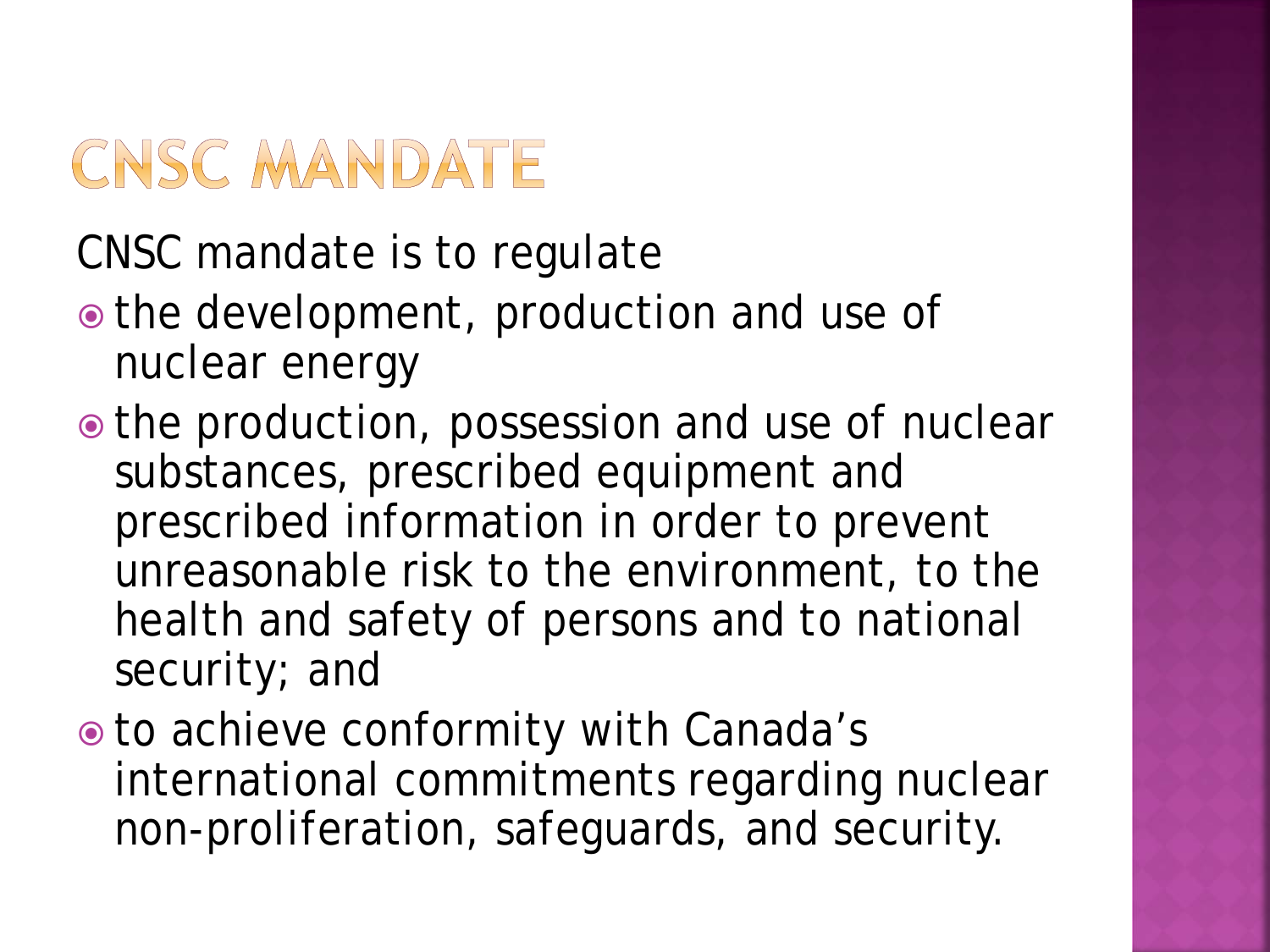### URANIUM MINING - WHAT LEGISLATION APPLIES

- The main federal laws and regulations that govern uranium mining and milling are:
- *Canadian Environmental Assessment Act*
- *Canadian Environmental Protection Act, 1999*
- *Nuclear Safety and Control Act*
- *Uranium Mines and Mills Regulations*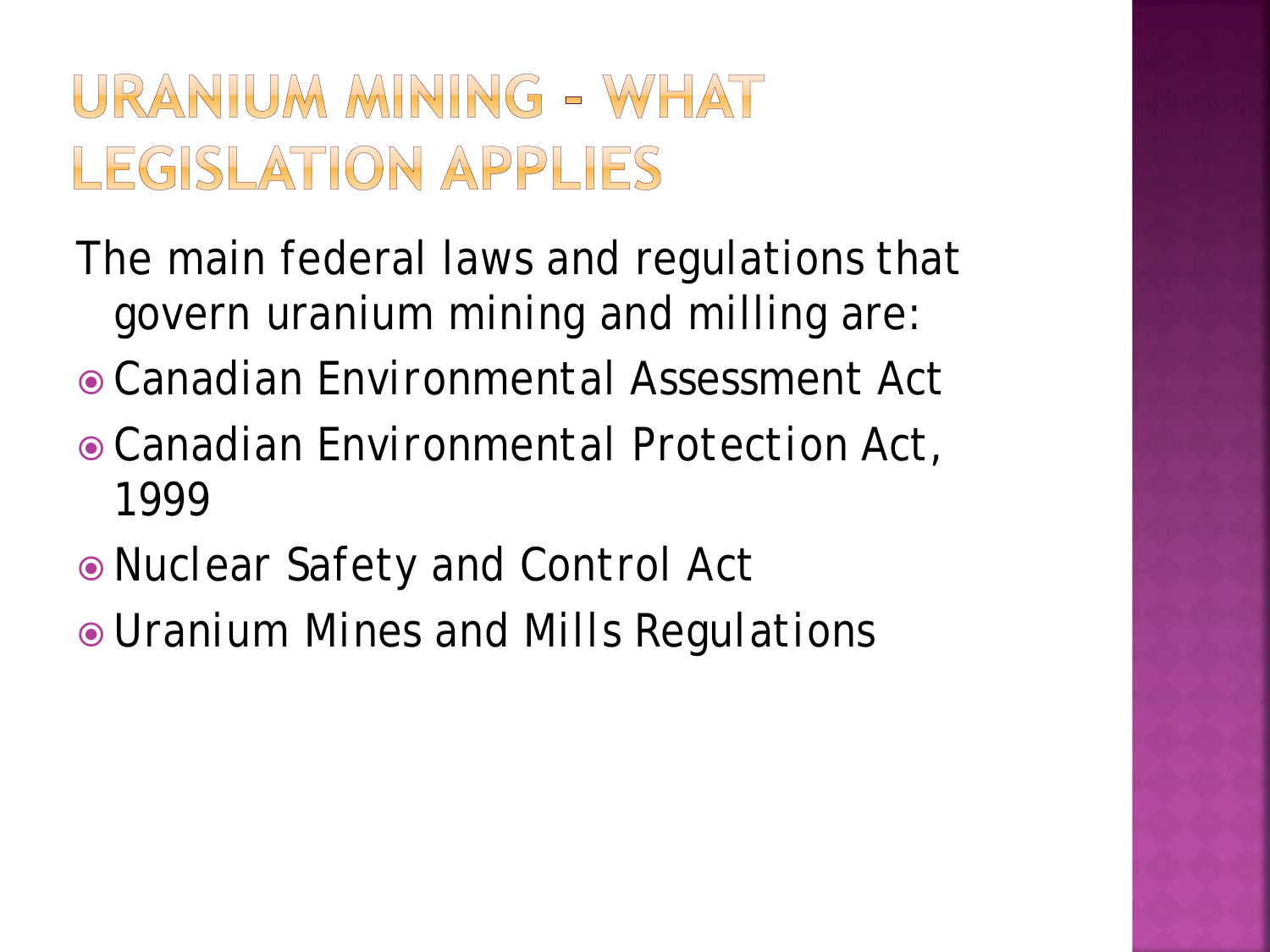#### CANADIAN ENVIRONMENTAL ASSESSMENT ACT (CEAA)

- The *Law List Regulations* stipulate that any project that requires a license under the *Nuclear Safety and Control Act* subjects the project to EA requirements under *CEAA*. The CNSC must make the EA decision before considering if the project can proceed to licensing.
- Depending on the project, the EA could be a screening, comprehensive study or panel review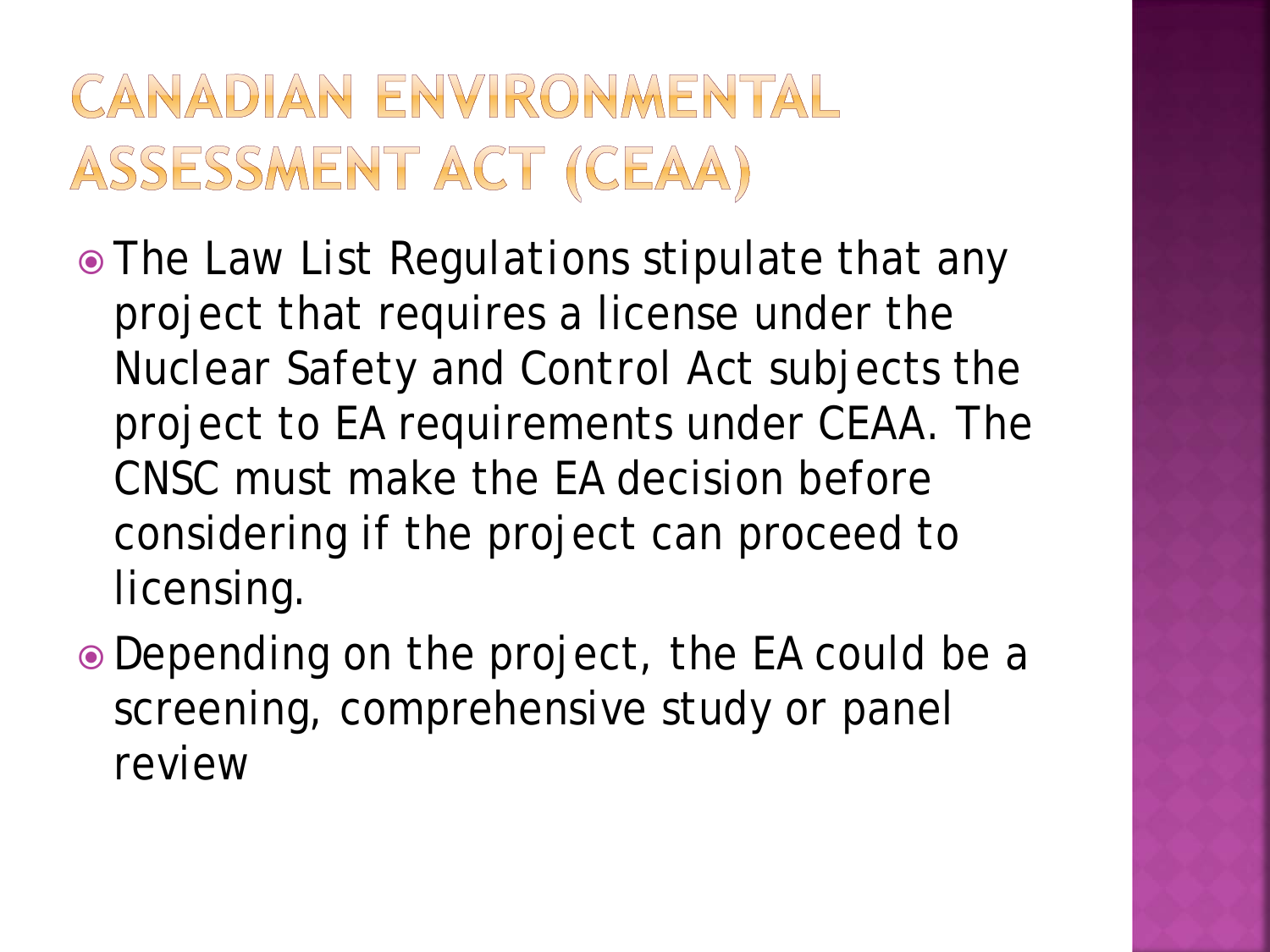### STEPS TO AN EA

- Applicant submits an application for a licence
- CNSC staff decide on the type of EA required, which could be either a comprehensive study process for major projects likely to have significant adverse environment effects, or a screening process for those projects likely to have routine or low impacts.
- The CNSC then develops EA guidelines for the project, including the scope of the project.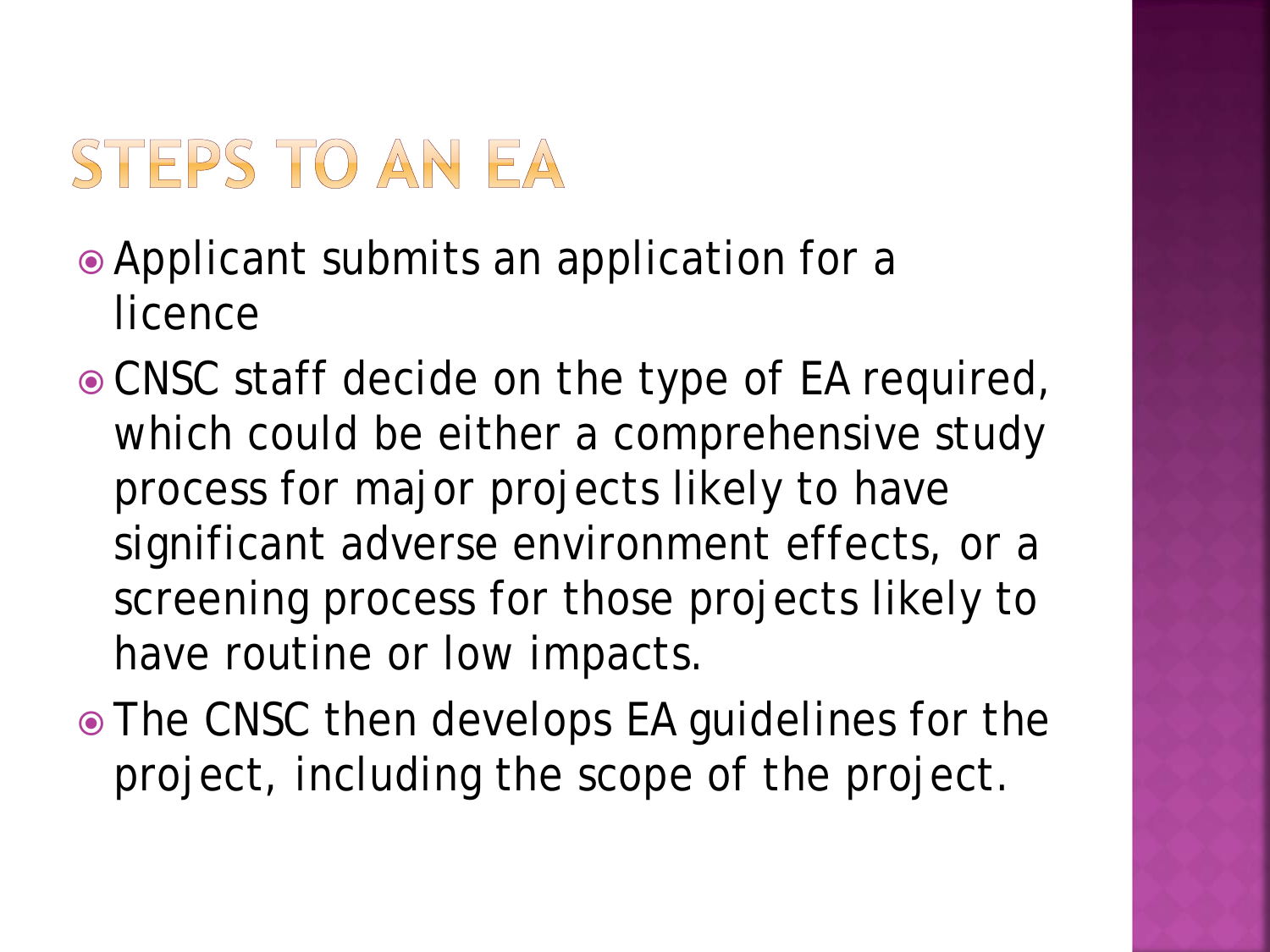# POTENTIAL FOR PANEL REVIEW

- For Comprehensive Studies, public consultation is mandatory
- The "Responsible Authority" here the CNSC must report to the Minister of the Environment as to the public concerns identified
- CNSC Staff may request the Minister to refer a project to a Review Panel (public concern is one possible reason)
- The Environment Minister may refer the project to a Review Panel or a mediator
- A Joint Panel may be established if there are multiple decision makers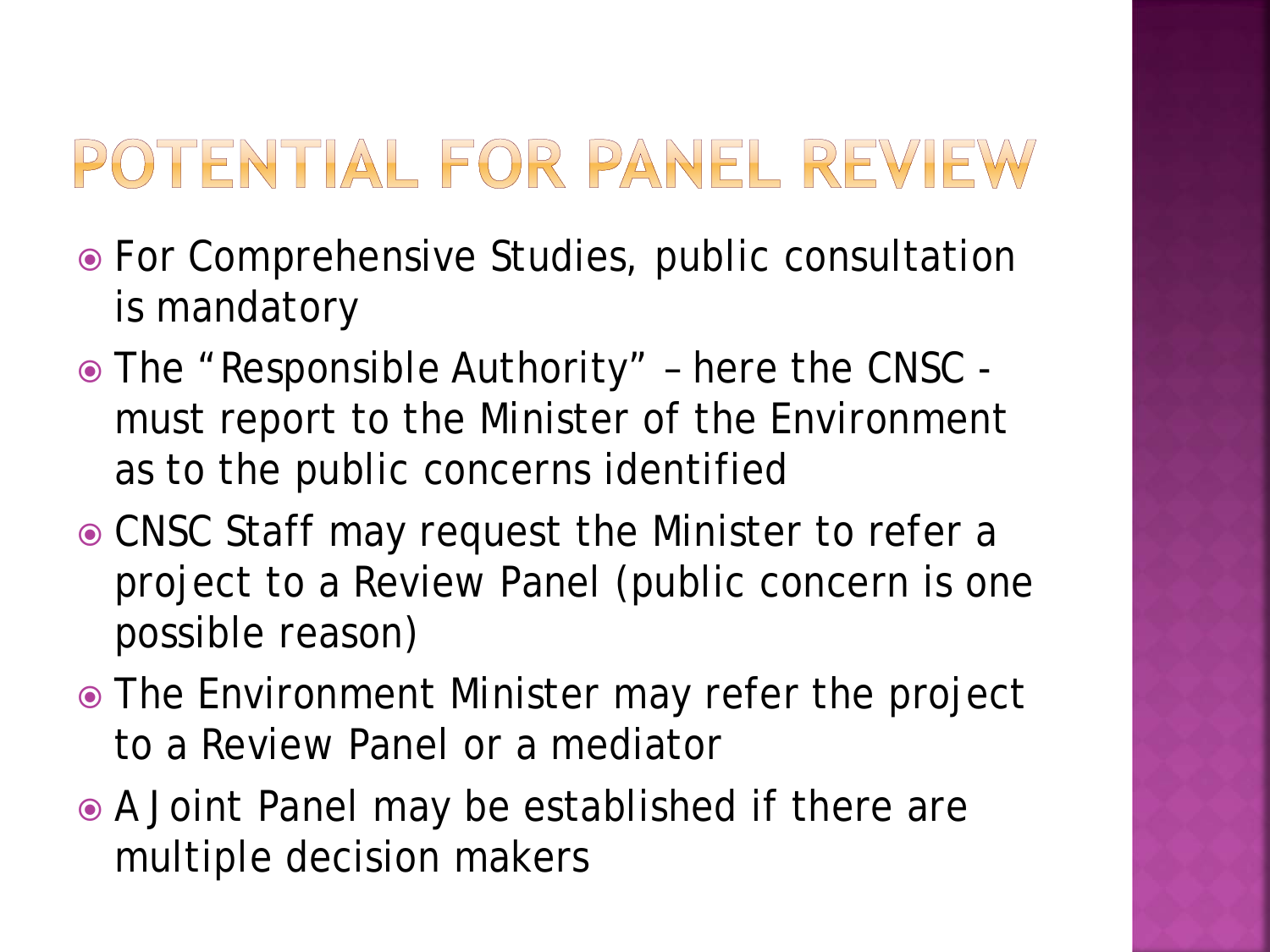### PUBLIC PARTICIPATION

- In the event of referral to a Panel, a public hearing is mandatory
- Regardless of what type of EA is required, a public registry is to be established that is accessible by the Internet to ensure access to information on particular Environmental Assessments.
- There is also funding to facilitate public participation in mediation and review panel proceedings (which now falls to the CNSC or NEB themselves under recent changes)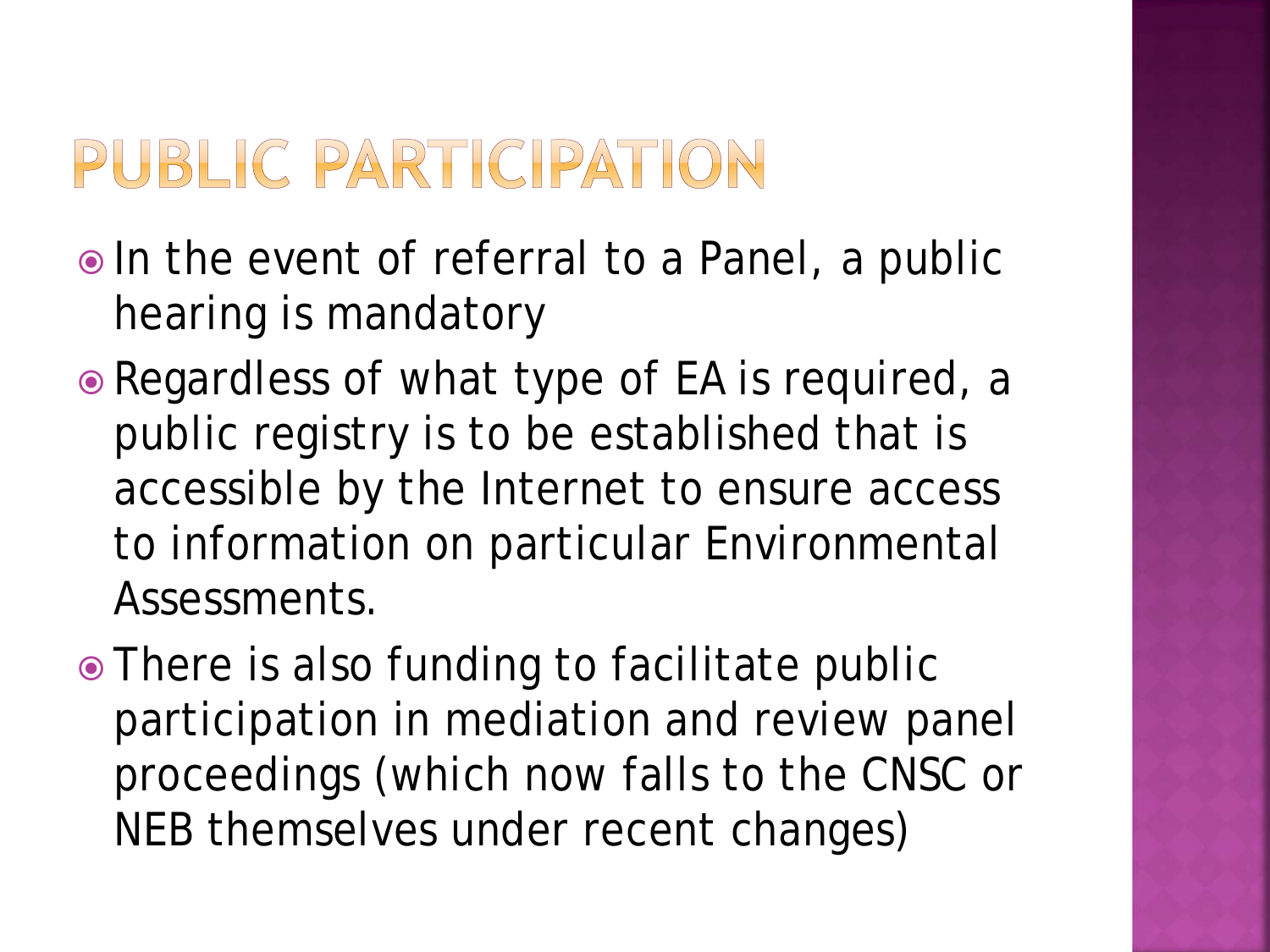### HOW TO GET INFORMATION

- The Canadian Nuclear Safety Commission's website lists other ways for the public to participate in the EA process, such as:
- requesting public EA documents from CNSC by clicking on the project title of any specific **ongoing [EA](http://www.cnsc-ccsn.gc.ca/eng/ea/ealist/ongoing/index.cfm)** listed and contacting the EA specialist listed at the bottom of the EA project Web page
- o emailing CNSC EA specialists at **EA@cnsc-ccsn.gc.ca** and asking to be placed on the mailing list for a specific EA or to be added to the list for EAs about similar project proposals in your area
- $\circ$  attending a CNSC [information session or workshop](http://www.cnsc-ccsn.gc.ca/eng/getinvolved/sessionworkshop/)
- $\bullet$  local newspaper or library bulletin boards notices about local EA information sessions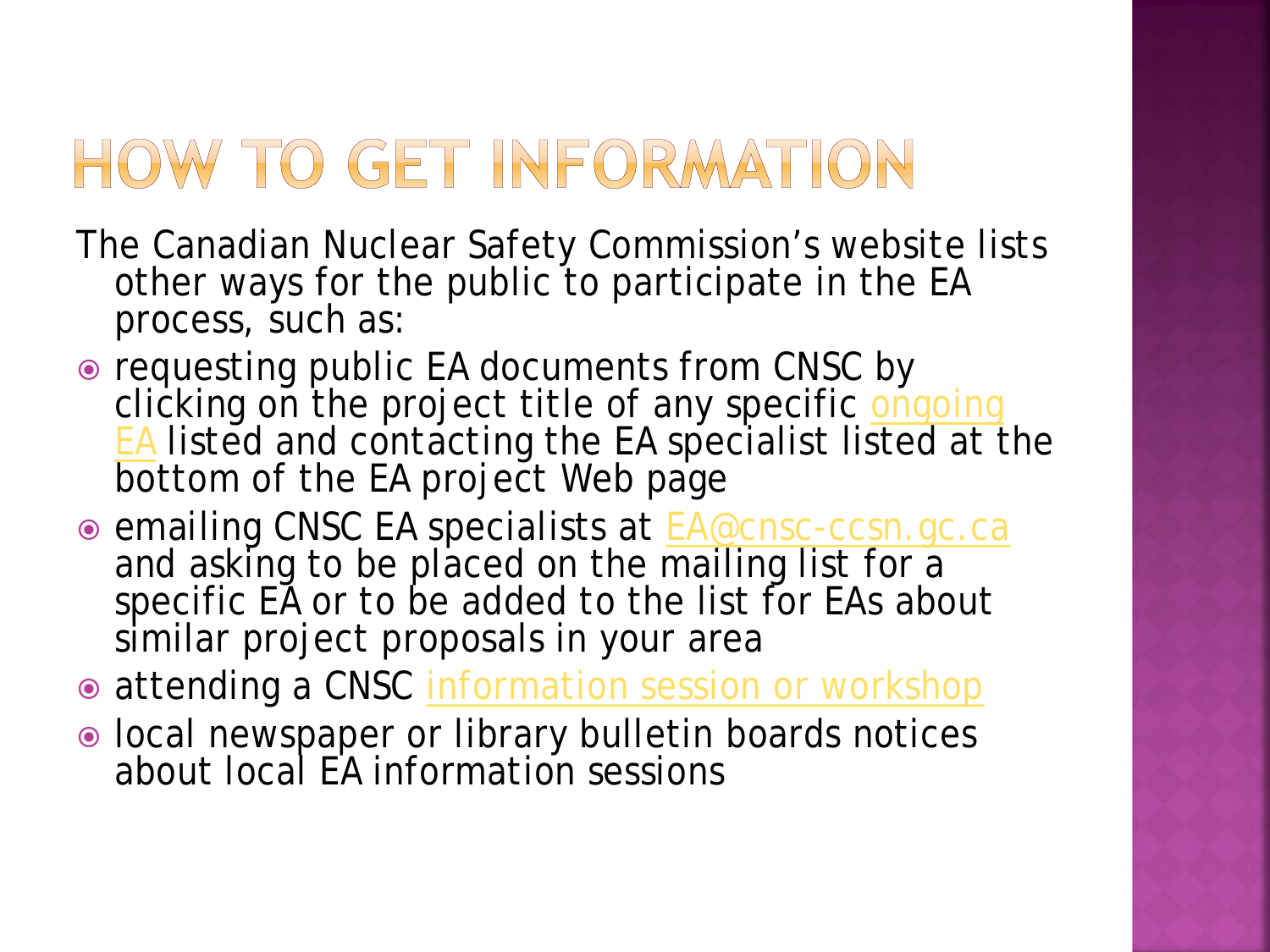# CONDUCTING THE EA

- The Applicant carries out the technical studies
- The Applicant is to consult the public and Aboriginal peoples about their project and on their technical studies.
- For projects approved by CNSC, it is typical that even screenings have some element of public review although this is discretionary
- Potential environmental effects are supposed to be identified along with options intended to reduce or eliminate possible negative effects.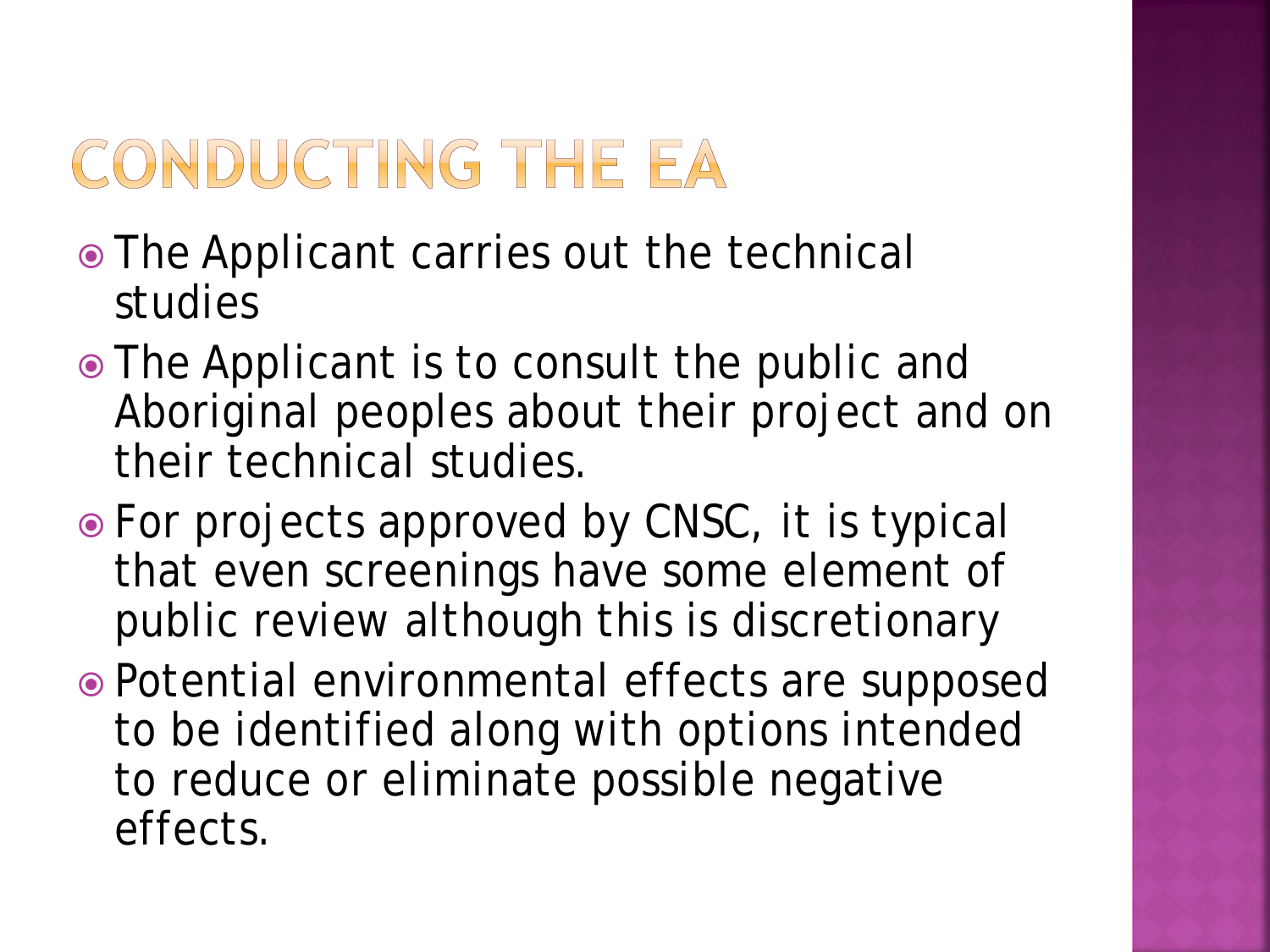### MAKING THE DECISION

- The CNSC makes a decision as to whether the project should proceed.
- CNSC staff prepare an EA report and consult the public on the findings.
- The CNSC may hold a public hearing to make its decision on whether the project can proceed, based on the potential environmental impacts.
- If the project is approved, the CNSC issues the appropriate licence.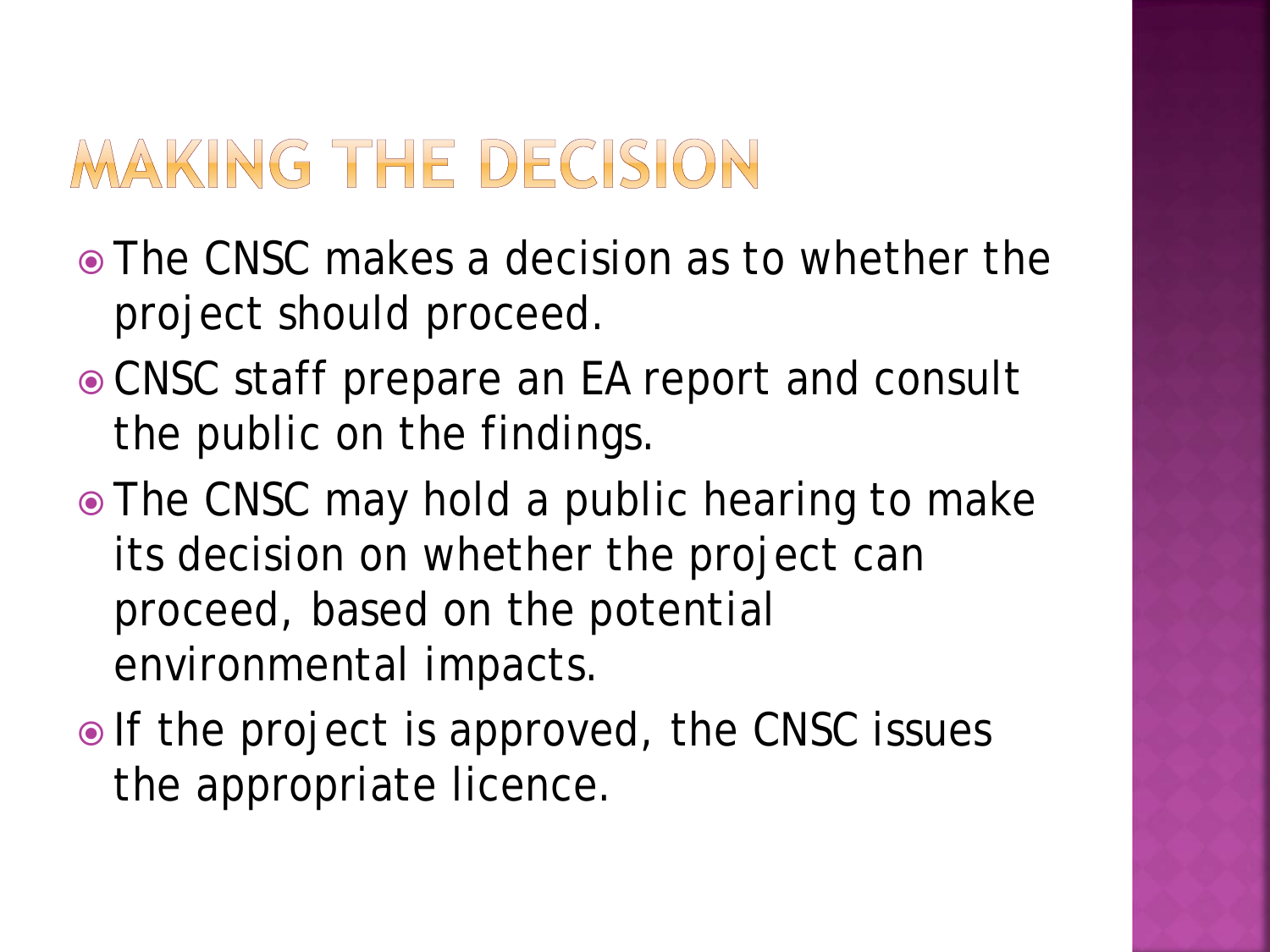### BUDGET BILL C-9 AND CHANGES TO **CEAA IN 2010**

- The Environmental Law Centre (Alberta) summarized the changes from Bill C-9 to CEAA as follows:
- The Minister could eliminate aspects of any projects from any assessment.
- Exemptions for infrastructure projects that receive federal funding.
- The Canadian Environmental Assessment Agency would be responsible for most comprehensive studies.
- The National Energy Board and the Canadian Nuclear Safety Commission would take over comprehensive study assessments for large energy projects.
- A new definition of "water body" that would exclude tailings ponds, sewage facilities, and constructed agricultural features.
- The Minister would no longer be obligated to consider a mediation or review panel for large projects.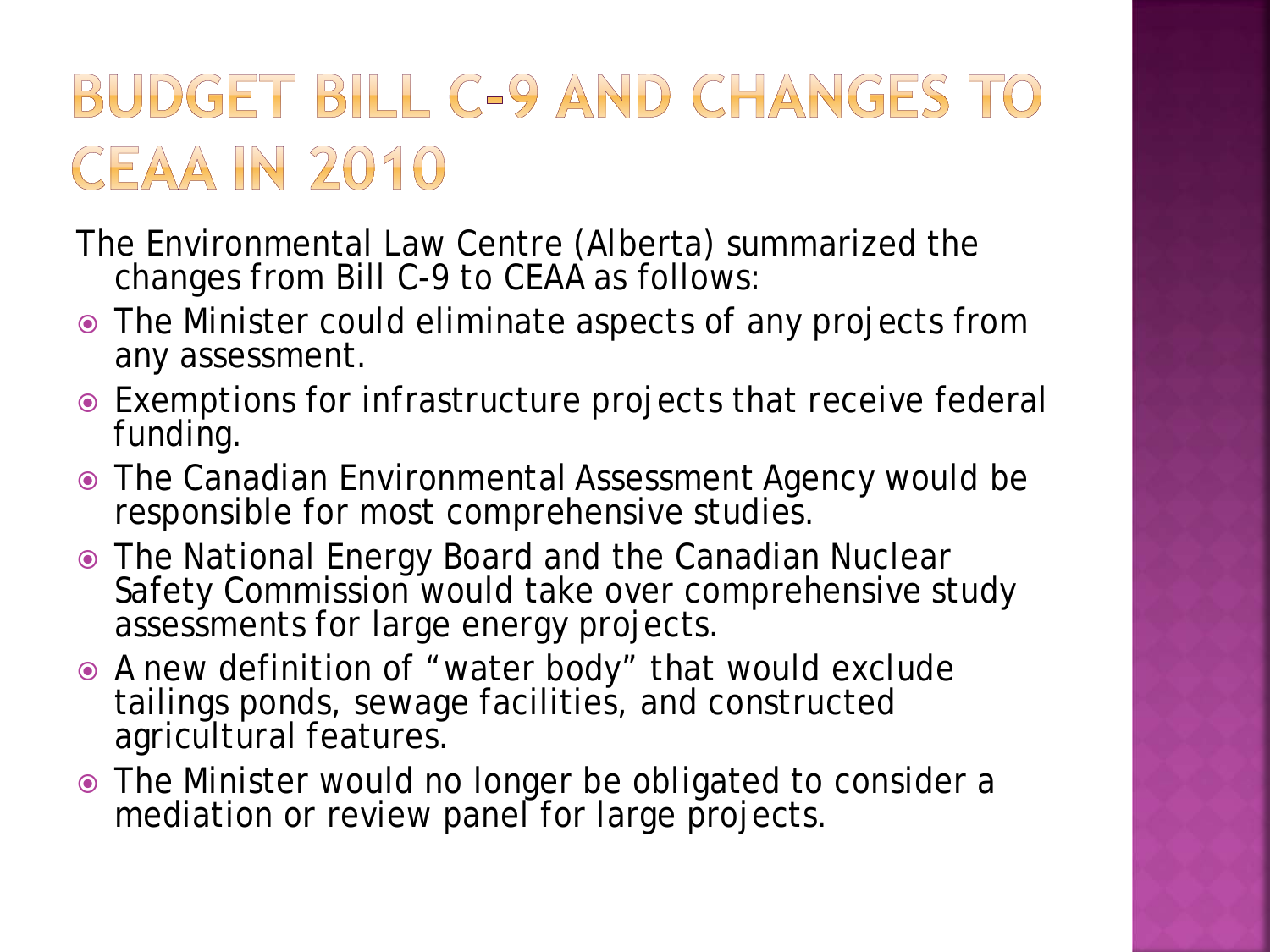### NEW S. 15.1 OF CEAA

Minister's power to establish scope of project

 **15.1** (1) Despite section 15, the Minister may, if the conditions that the Minister establishes are met**, determine that the scope of the project in**  relation to which an environmental assessment is to be conducted is **limited to one or more components of that project.**

Availability

 (2) The conditions referred to in subsection (1) must be made available to the public.

Delegation

 (3) The Minister may, in writing and subject to any conditions that the Minister may specify, **delegate to a responsible authority** in relation to a project the power conferred on the Minister by subsection (1) in respect of that project.

Project or class of projects

- (4) The delegation may be in respect of a project or a class of projects. 2010, c. 12, s. 2155.
- This new section changed the law after the SCC decision in *Mining Watch*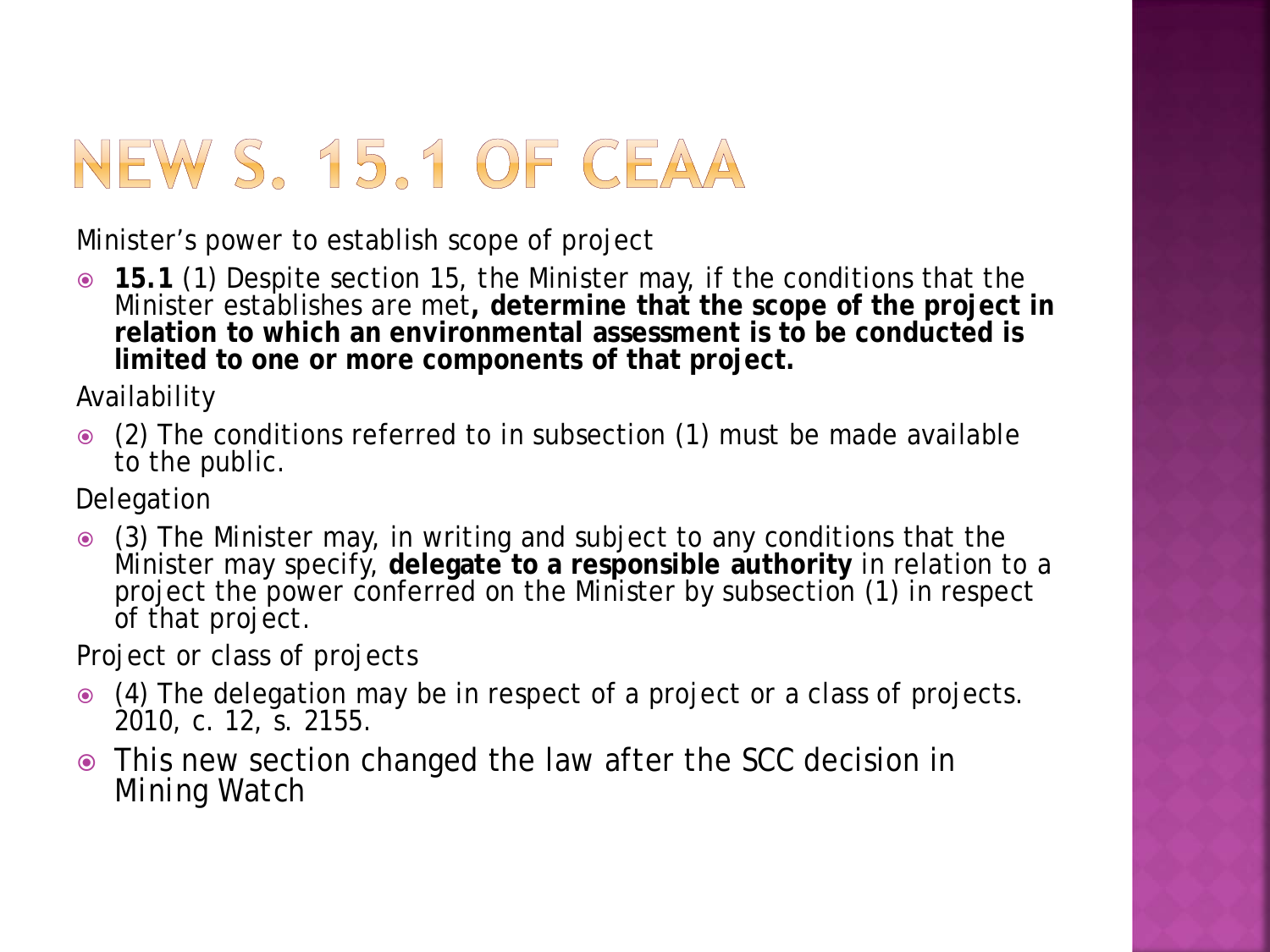#### NSC AND NEB NOW RESPONSIBL OR EA OF LARGE ENERGY PROJECTS - SUBSTITUTION

- **EXECUTE AS PUBLIC HEARING BY A FEDERAL AUTHORITY**
- Substitute for review panel
- **43.** (1) Where the referral of a project to a review panel is required or permitted by this Act and the Minister is of the opinion that a process for assessing the environmental effects of projects that is followed by a federal authority under an Act of Parliament other than this Act or by a body referred to in paragraph 40(1)(*d*) would be an appropriate substitute, the Minister may approve the substitution of that process for an environmental assessment by a review panel under this Act.
- Manner of approval
- (2) An approval of the Minister pursuant to subsection (1) shall be in writing and may be given in respect of a project or a class of projects.
- $\degree$  1992, c. 37, s. 43; 1993, c. 34, s. 34(F).
- **◎** Conditions
- **44.** The Minister shall not approve a substitution pursuant to subsection 43(1) unless the Minister is satisfied that
- (*a*) the process to be substituted will include a consideration of the factors required to be considered under subsections  $16(1)$  and  $(2)$ ;
- (*b*) the public will be given an opportunity to participate in the assessment;
- (*c*) at the end of the assessment, a report will be submitted to the Minister;
- (*d*) the report will be published; and
- (*e*) any criteria established pursuant to paragraph 58(1)(*g*) are met.
- Deemed substitution
- **45.** Where the Minister approves a substitution of a process pursuant to subsection 43(1), an assessment that is conducted in accordance with that process shall be deemed to satisfy any requirements of this Act and the regulations in respect of assessments by a review panel.
- The NEB has now set up its participant funding program, as has the CNSC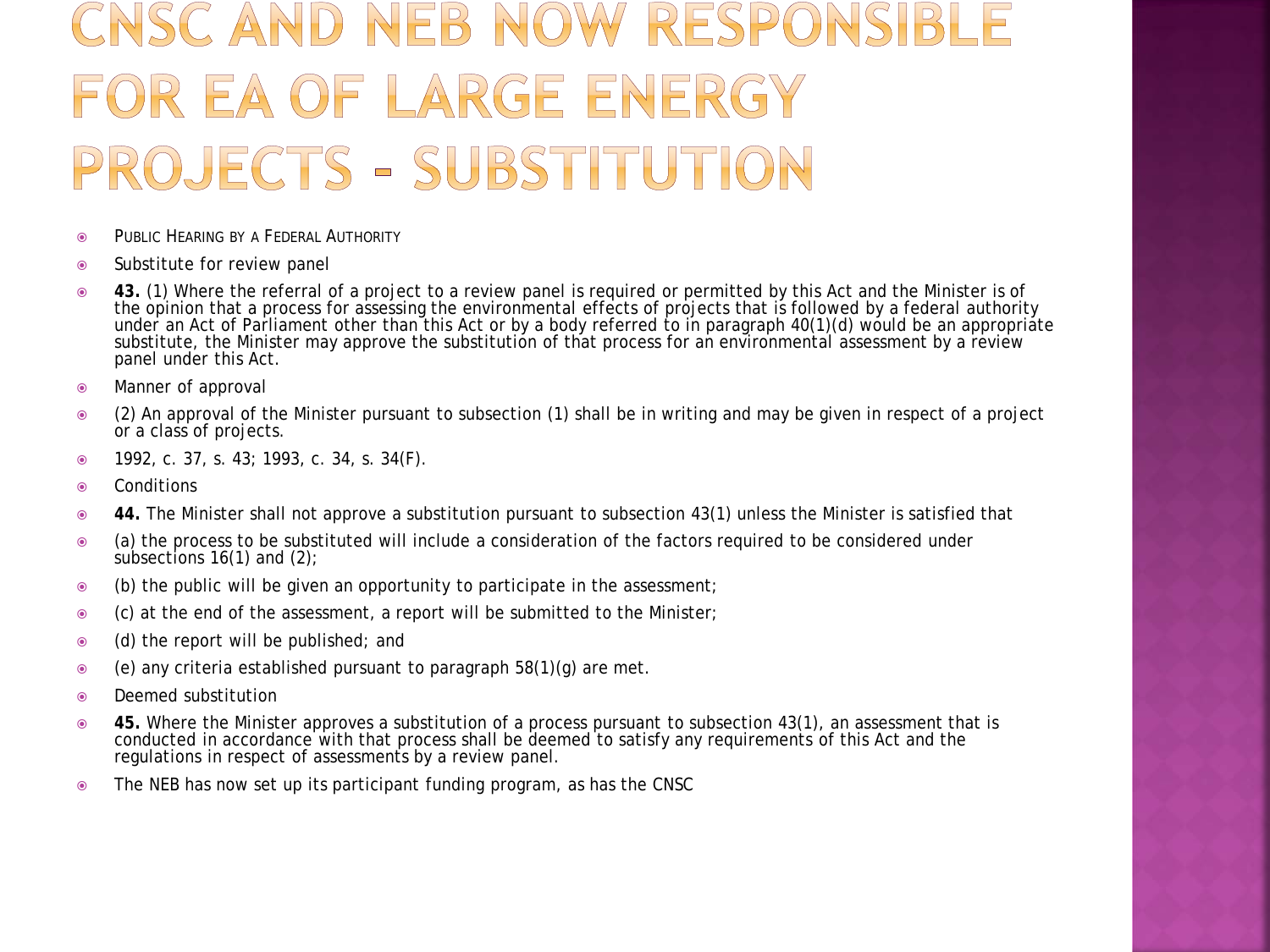#### AGREEMENT BETWEEN CEAA AND NEB

- "The Parties agree that the Board's hearing process for the regulatory review of energy projects is the preferred option and will, except in exceptional circumstances, substitute for assessments by review panels for such projects under the CEAA"
- CNSC and NEB have now set up their participant funding programs under CEAA, which they say are modelled on the CEAA participant funding program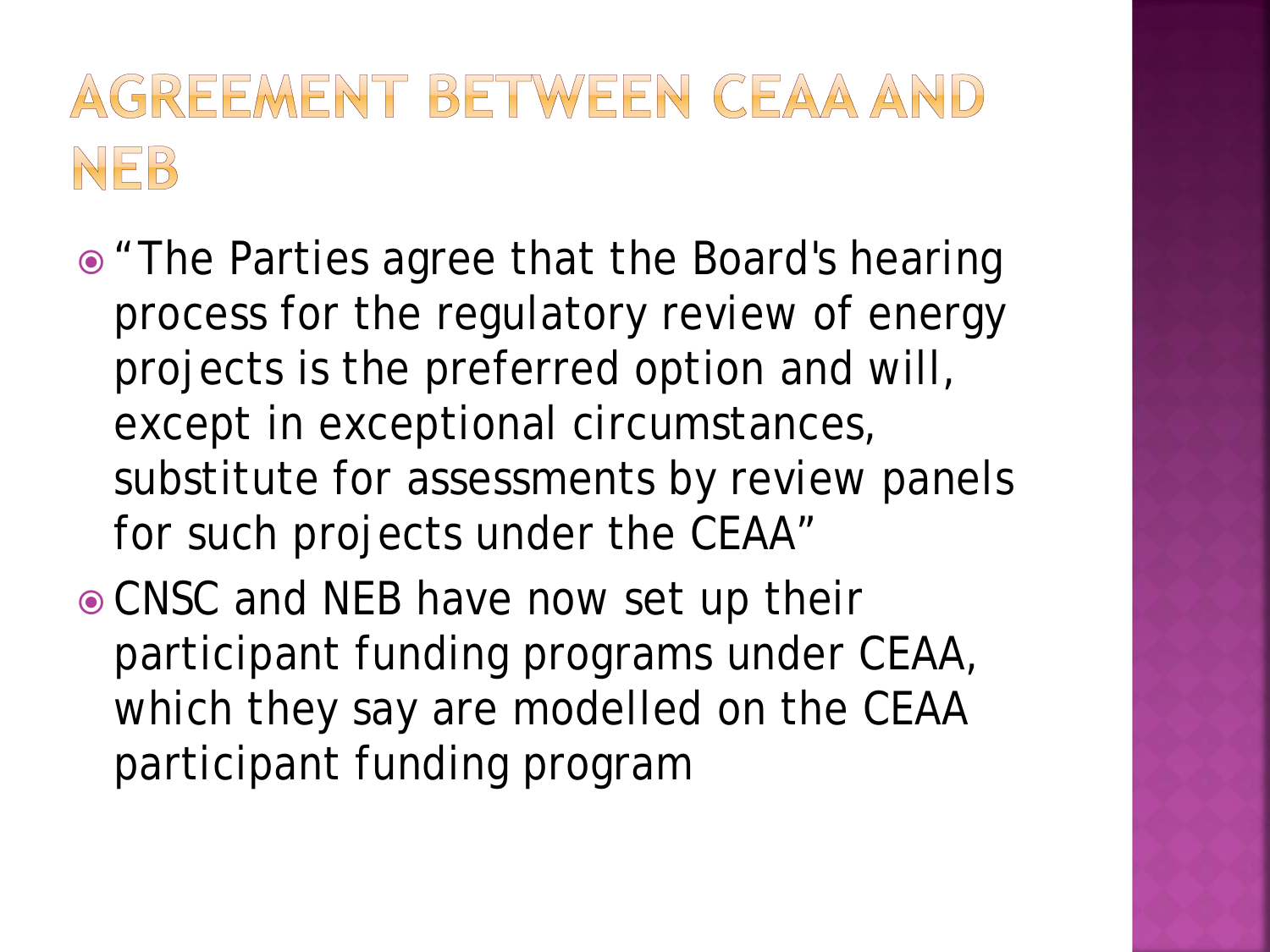

- Environment Canada has determined that uranium and uranium compounds contained in effluent from uranium mines and mills are toxic as defined in the *Canadian Environmental Protection Act, 1999*.
- However, the federal government determined that it is more appropriate to prevent or control the amount of uranium and uranium compounds released to the environment from uranium mines and mills under the *Nuclear Safety and Control Act*. Therefore, the risk posed by uranium and uranium compounds is managed by the *Nuclear Safety and Control Act*, not the *Canadian Environment Protection Act, 1999*.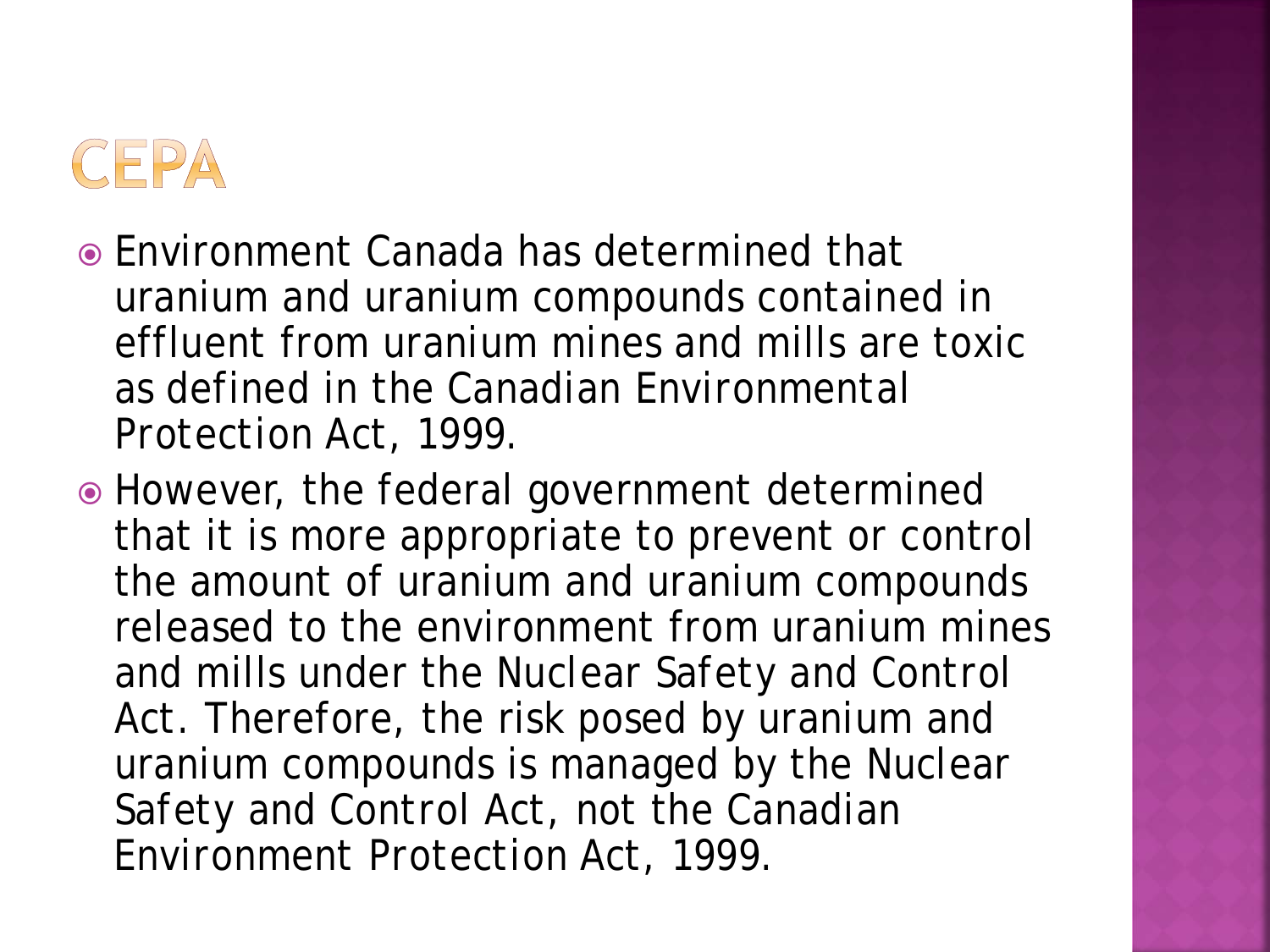#### CNSC LICENSING - URANIUM MINES -DEVELOPMENT AND OPERATION

- *Uranium Mines and Mills Regulations* under NSCA set out information requirements for license for uranium mining and milling activity
- Also provides what information required for licenses for site preparation and construction, operation, decommissioning, and abandonment of such facilities.
- Regulations under the NCSA also impose monitoring obligations on applicants for a variety of licenses. The **NSCA** authorizes inspections to ensure compliance with the *Act* and licenses issued under the *Act*. The *NSCA* imposes penalties for non-compliance with the *Act* and licenses issued under the *Act*.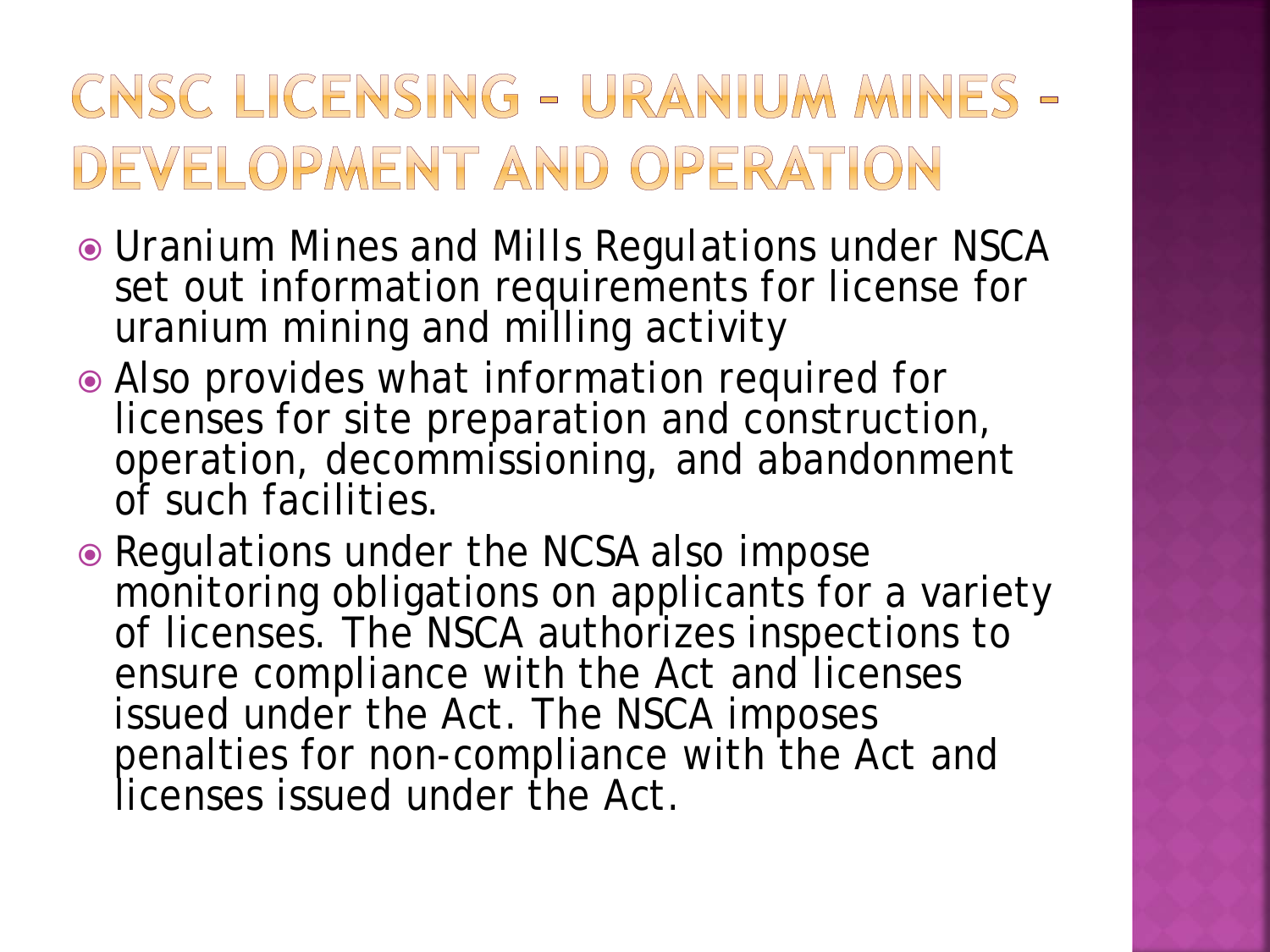#### URANIUM PROCESSING

- The main federal laws and regulations governing uranium processing are:
- *Canadian Environmental Assessment Act*
- *Nuclear Safety and Control Act*
- *Class I Nuclear Facilities Regulations*
- *Transportation of Dangerous Goods Regulations*
- *Packaging and Transport of Nuclear Substances Regulations*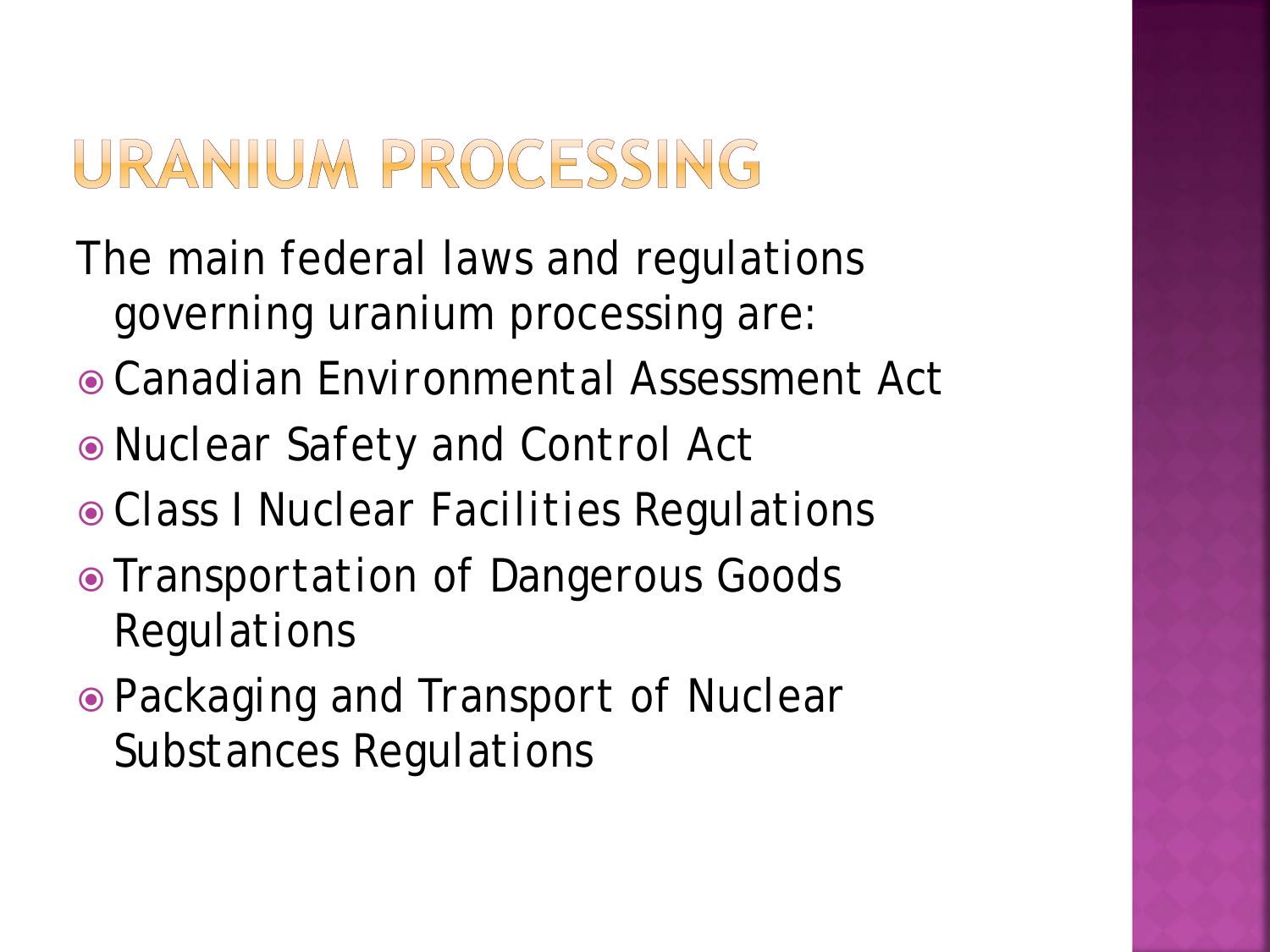#### CNSC LICENSING FOR URANIUM PROCESSING

- To carry out activities pertaining to the refinement, conversion, enrichment, and processing of nuclear substances in Canada, according to section 26 applicants must obtain a licence from the CNSC.
- *Class I Nuclear Facilities Regulations* set out general requirements applicable to a licence to process nuclear substances.
- Other requirements set out in regulations under the NCSA include monitoring; inspections are authorized; and penalties are provided.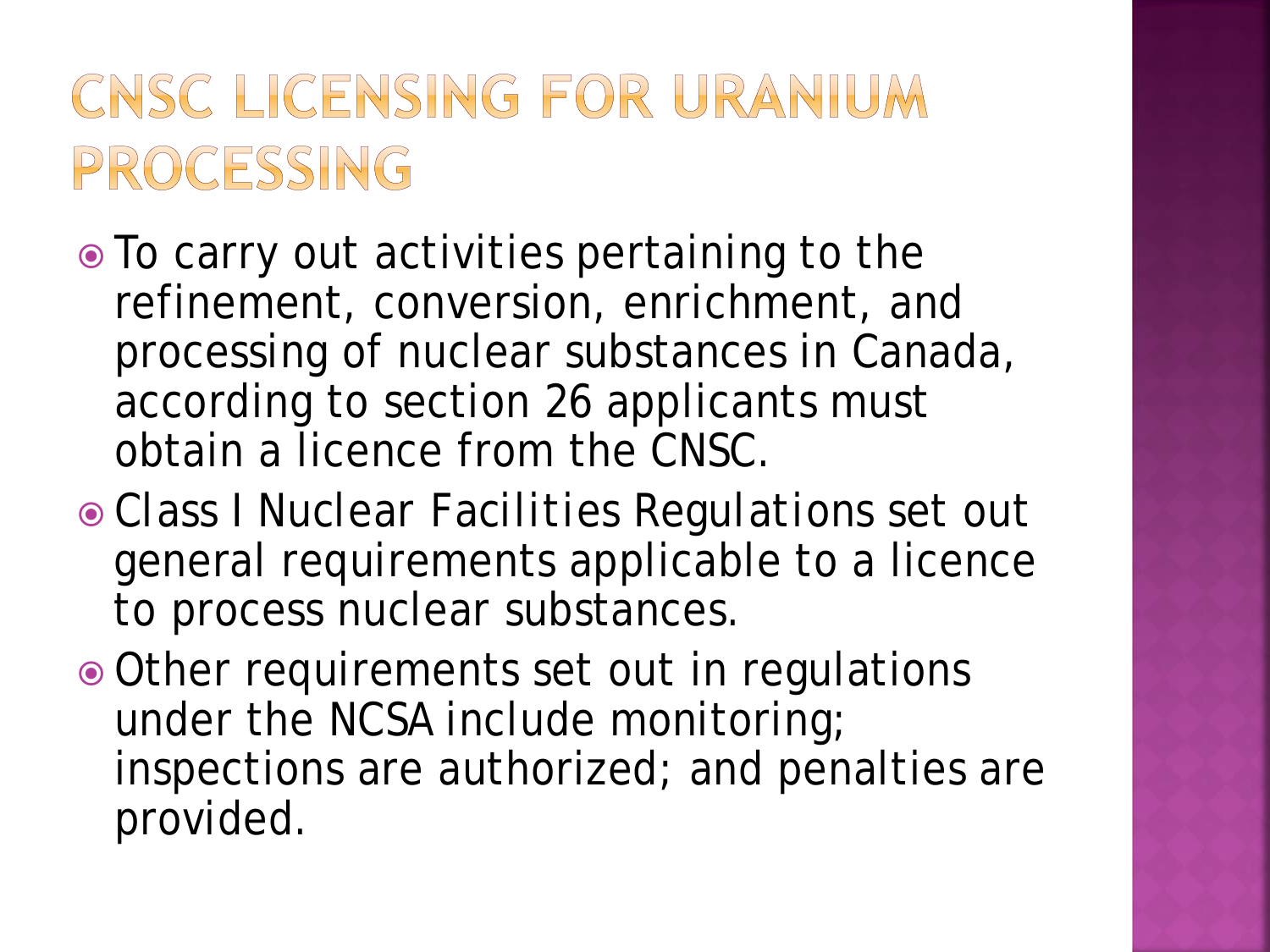#### TRANSPORTATION OF RADIOACTIVE MATERIAL

- The CNSC regulates the transport of radioactive materials in Canada through the *Transportation of Dangerous Goods Regulations* and the *Packaging and Transport of Nuclear Substances Regulations*.
- These regulations apply to the packaging and transport of nuclear substances, including the design, production, use and maintenance of packaging and packages, and the preparation, consigning, handling, loading, carriage, storage during transport, receipt at final destination and unloading of packages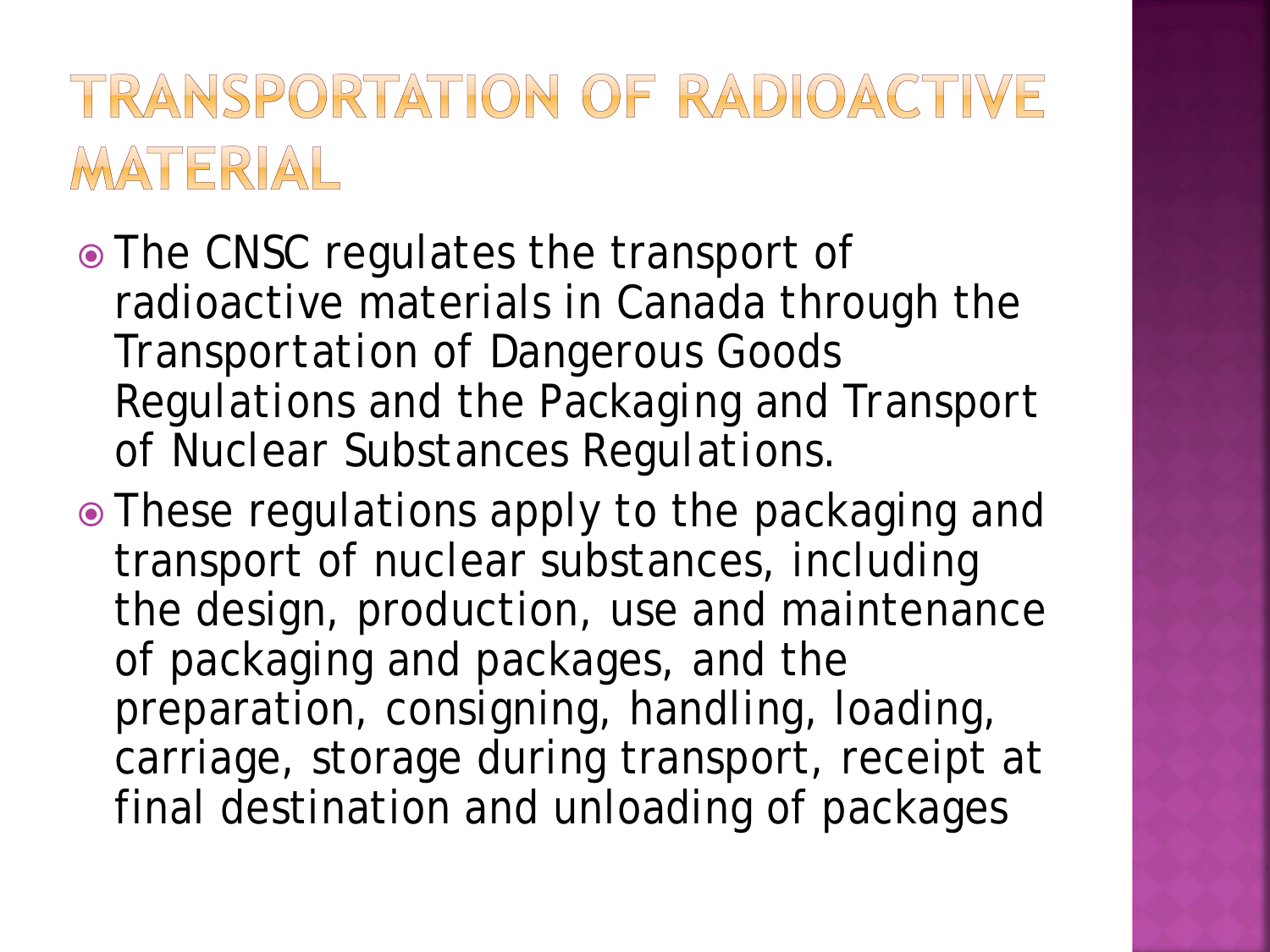#### REGULATION OF TRANSPORT

- Examples of regulated transport include transport of "yellow cake" from Saskatchewan to refineries in Ontario such as the ones at Blind River and Port Hope to be turned into uranium hexafluoride gas (Ontario is the only province in Canada where yellow cake is refined for further use.)
- The transport regulation also applies when the fuel pellets produced in Ontario are shipped to Canadian nuclear power generating plants.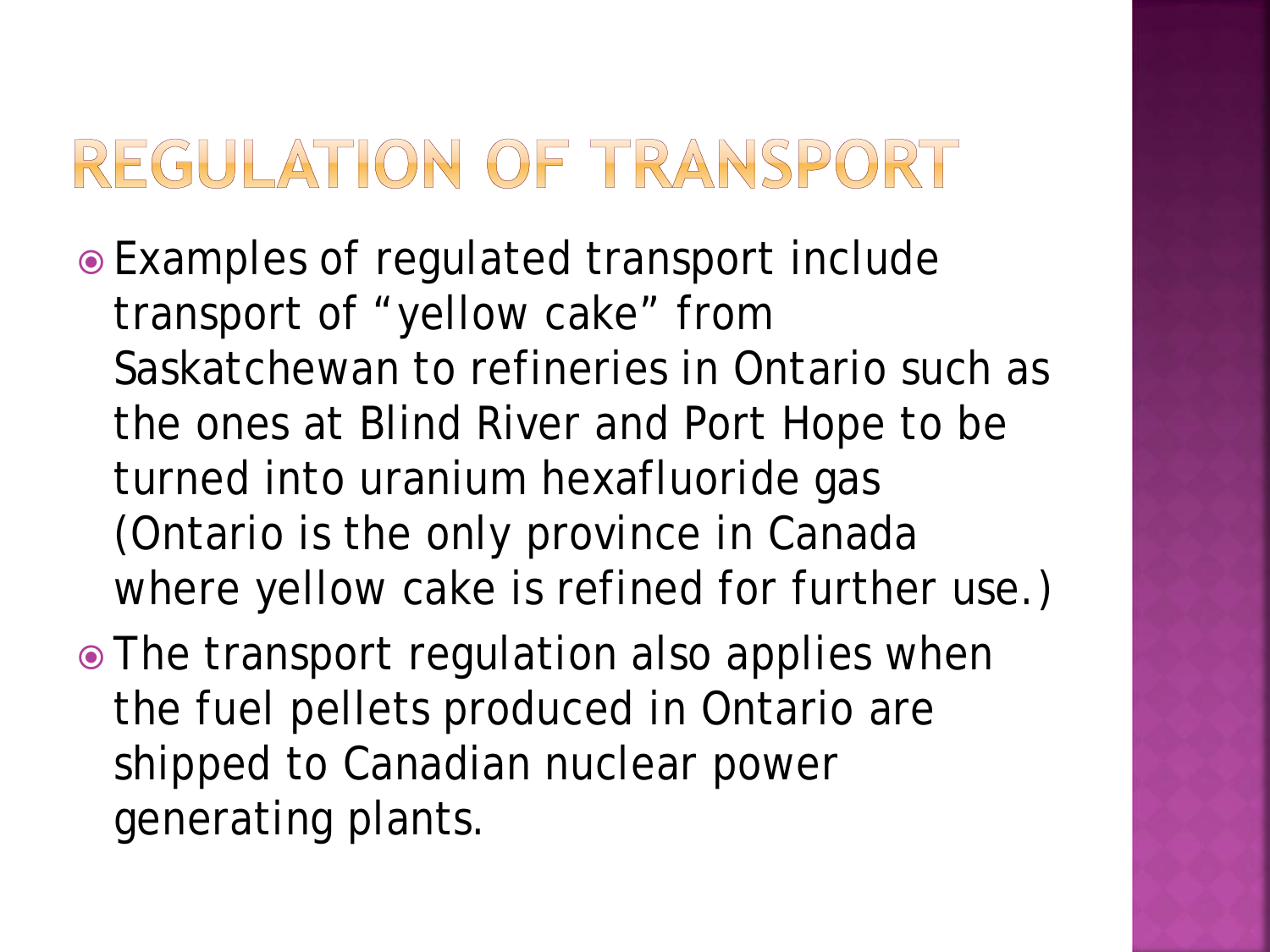### REGULATION OF TRANSPORT CONT'D

- Other examples that would fall under these regulations would include any transportation of fuel waste
- Another example is transportation of radioactive waste from a nuclear generating station or other facility
- The *Transportation of Dangerous Goods Regulations* and the *Packaging and Transport of Nuclear Substances Regulations* are based on various versions of the International Atomic Energy Agency (IAEA) "Regulations on the Safe Transport of Radioactive Materials." These regulations are typically compiled by representatives of the nuclear industry.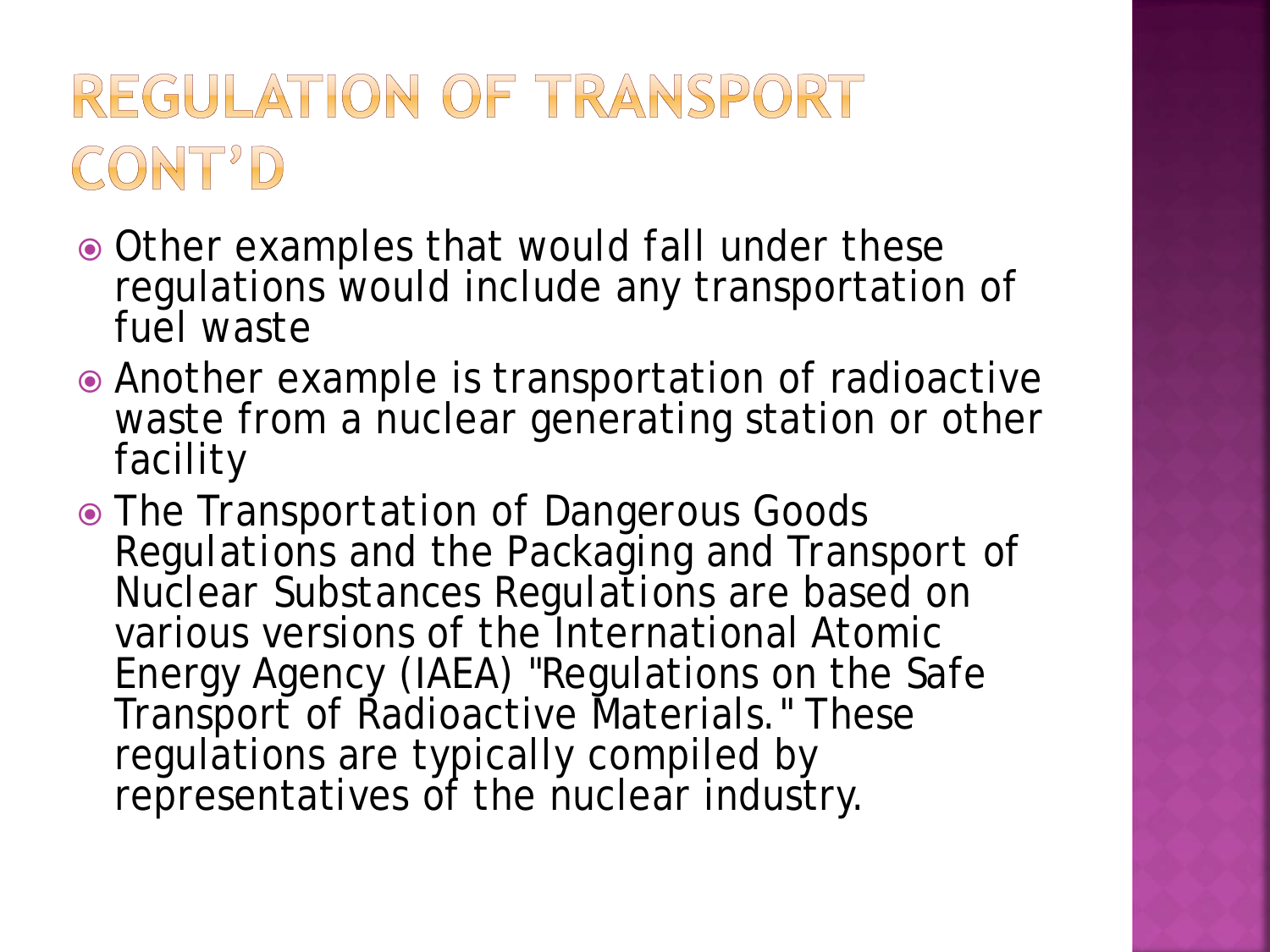### REGULATION OF NUCLEAR POWER PLANTS

- The main federal laws and regulations governing the regulation of nuclear power plants in Canada are:
- *Canadian Environmental Assessment Act*
- *Nuclear Liability Act*
- *Nuclear Safety and Control Act*
- *Class I Nuclear Facilities Regulations*
- *Nuclear Non-Proliferation Import and Export Control Regulations*
- *Nuclear Security Regulations*
- *Radiation Protection Regulations*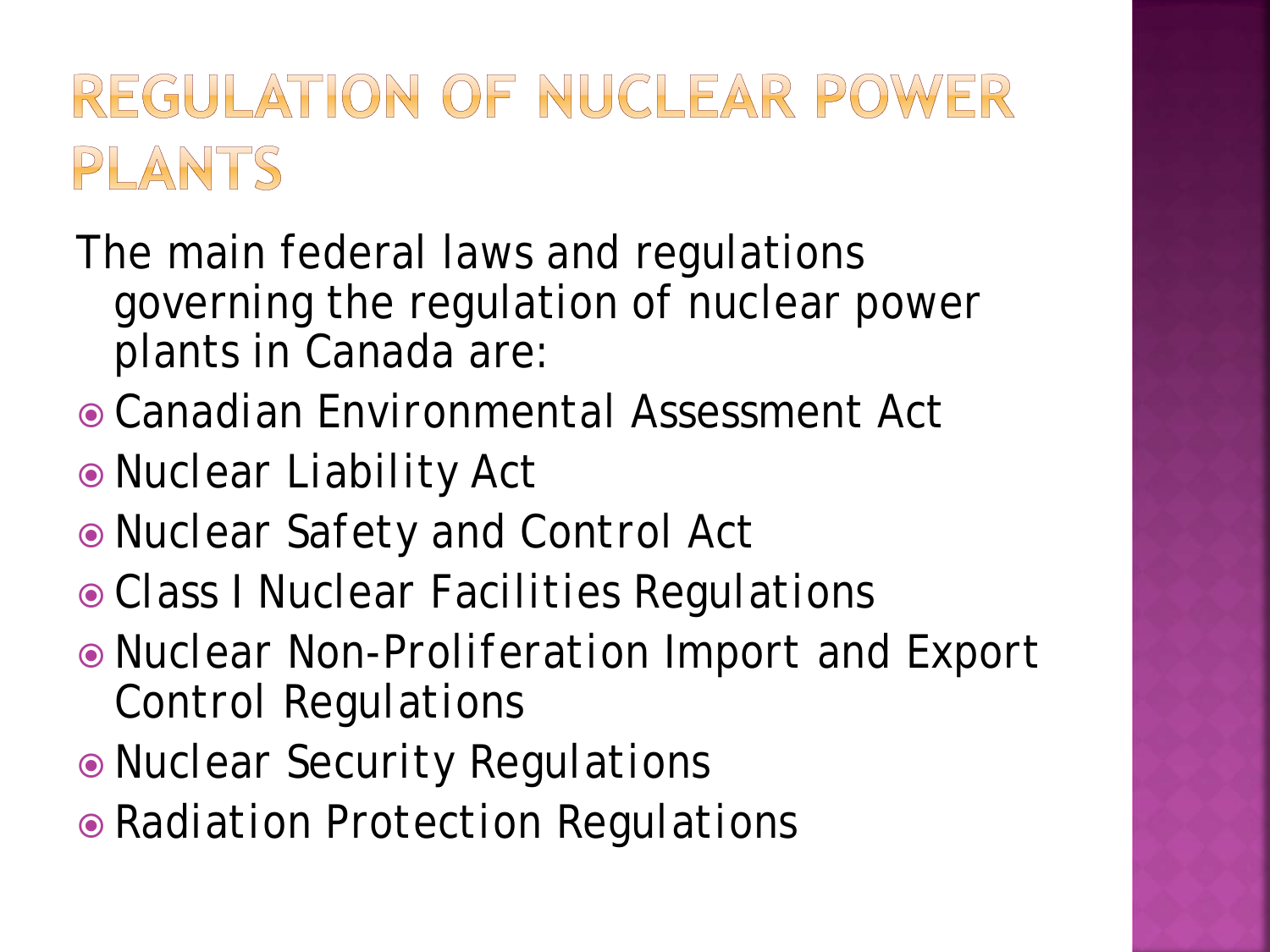### NUCLEAR LIABILITY ACT

- Imposes strict liability on operators
- Exempts suppliers from liability
- Exempts nuclear power generators and suppliers from the normal rules of civil liability by capping liability at 75 million in the event of a serious accident (among the lowest in the world).
- In case this limit is reached, the *Act* authorizes the establishment of a government commission to oversee the balance of claims – this is discretionary
- Nuclear power industry would not have commenced without such a liability limiting mechanism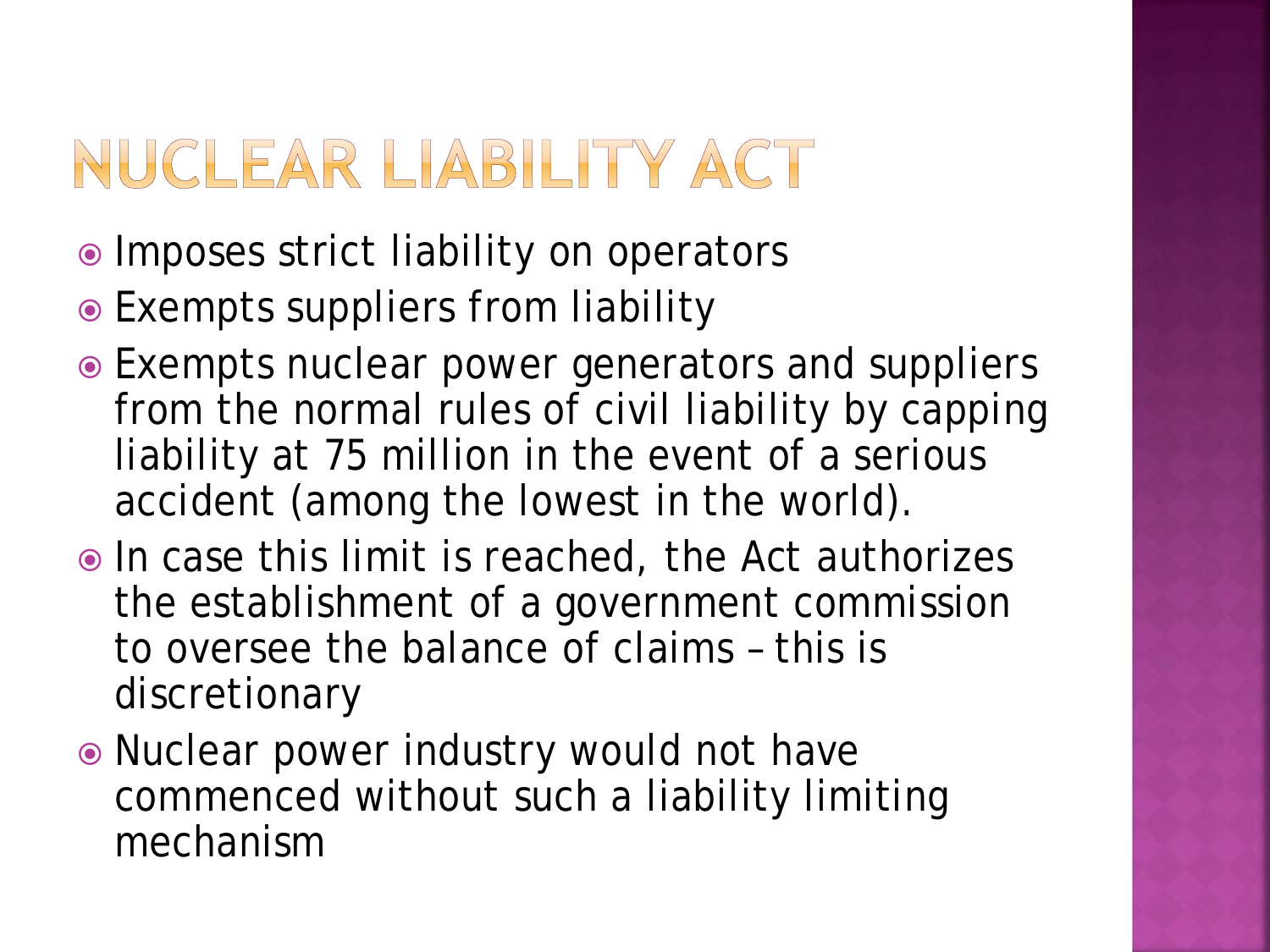#### NUCLEAR LIABILITY ACT REVISITED

- A new Nuclear Liability Act has been introduced and re-introduced in Parliament – as Bill C-15 in the current sitting, it is the fourth recent attempt to pass a revised NLA
- Would raise the liability cap to \$650 million
- Nuclear insurance industry stated it could provide 1 billion in coverage
- Still inadequate in terms of potential consequences and in comparison to U.S. and other jurisdictions
- NLA is administered by the CNSC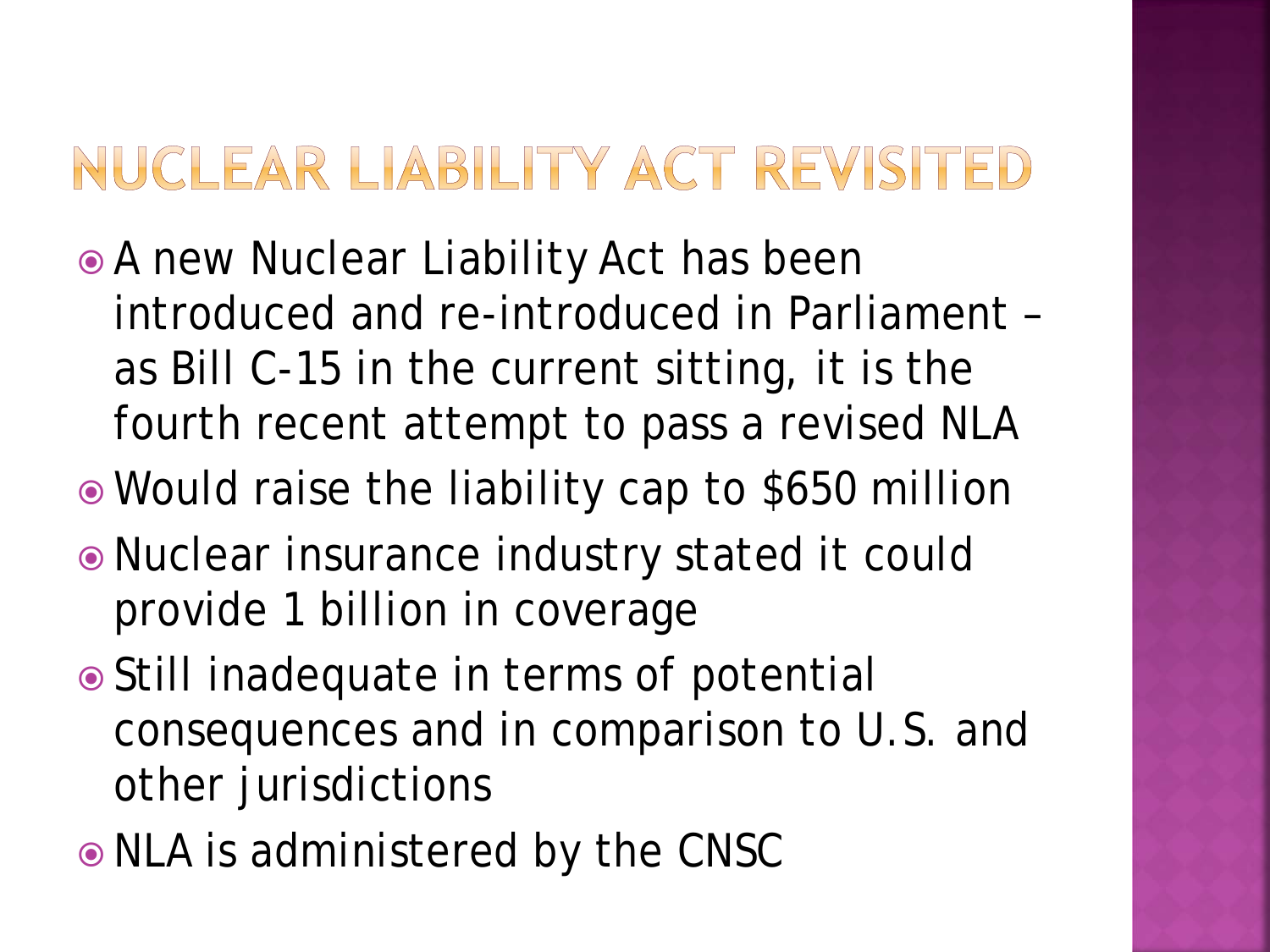### CNSC REGULATION OF NUCLEAR POWER PLANTS

 *Class I Nuclear Facilities Regulations* set out general information requirements applicable to a licence to construct and operate a nuclear power plant, as well as additional information required for licenses for site preparation and construction operation, decommissioning, and abandonment of such facilities.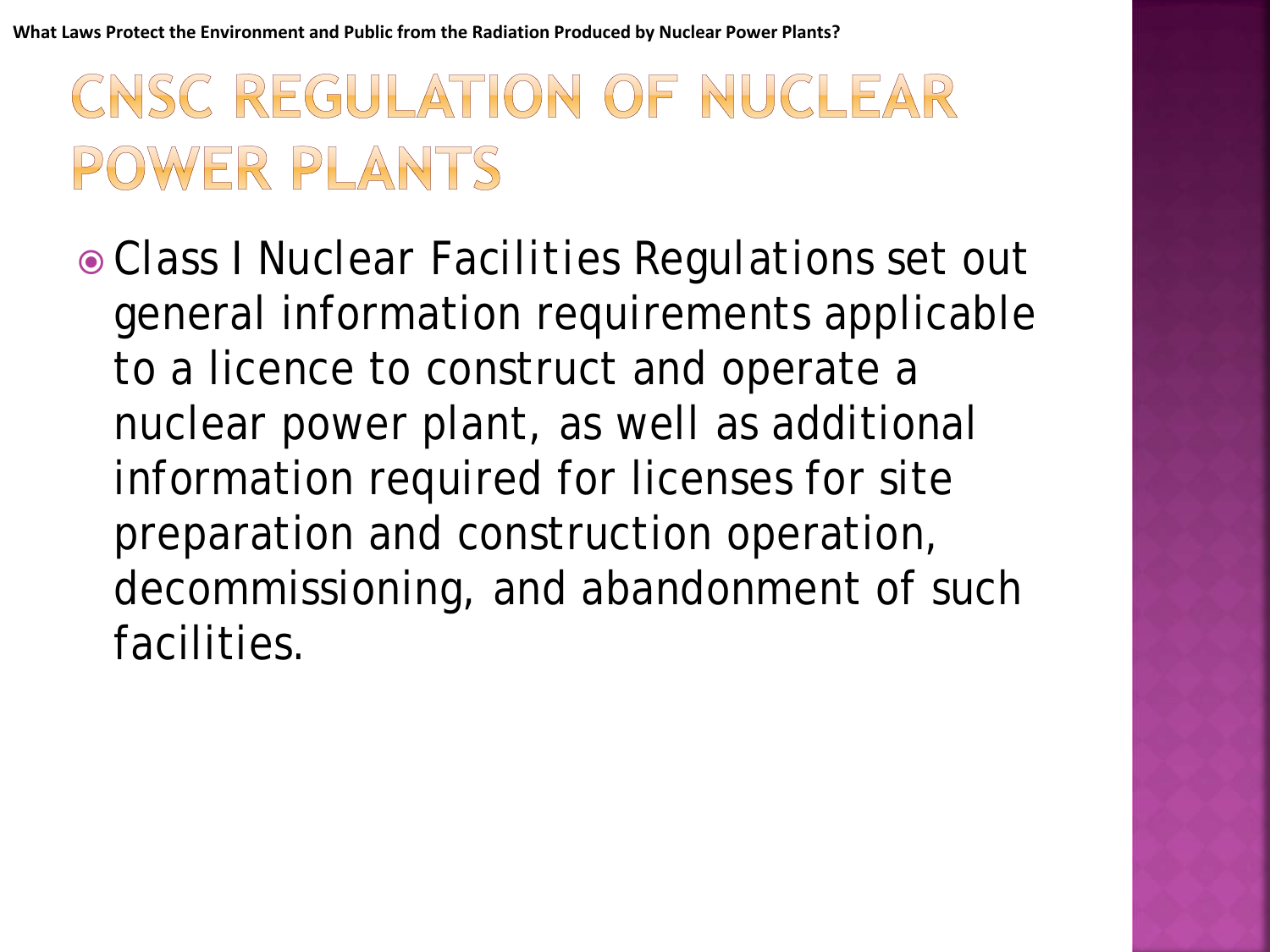#### PROTECTING THE ENVIRONMENT AND PUBLIC FROM RADIATION

- The *Radiation Protection Regulations* contain the radiation protection requirements applicable to licensees and people in Canada and are set by the CNSC.
- $\odot$  One aim of these regulations is the protection of nuclear energy workers from the effects of radiation
- Another is preventing unreasonable risk to the health of the general public. Every licensee is required to implement a radiation protection programme.
- The specified current annual limit on public radiation exposure from nuclear operations as specified in the *Radiation Protection Regulations*  1 milliseivert (mSv).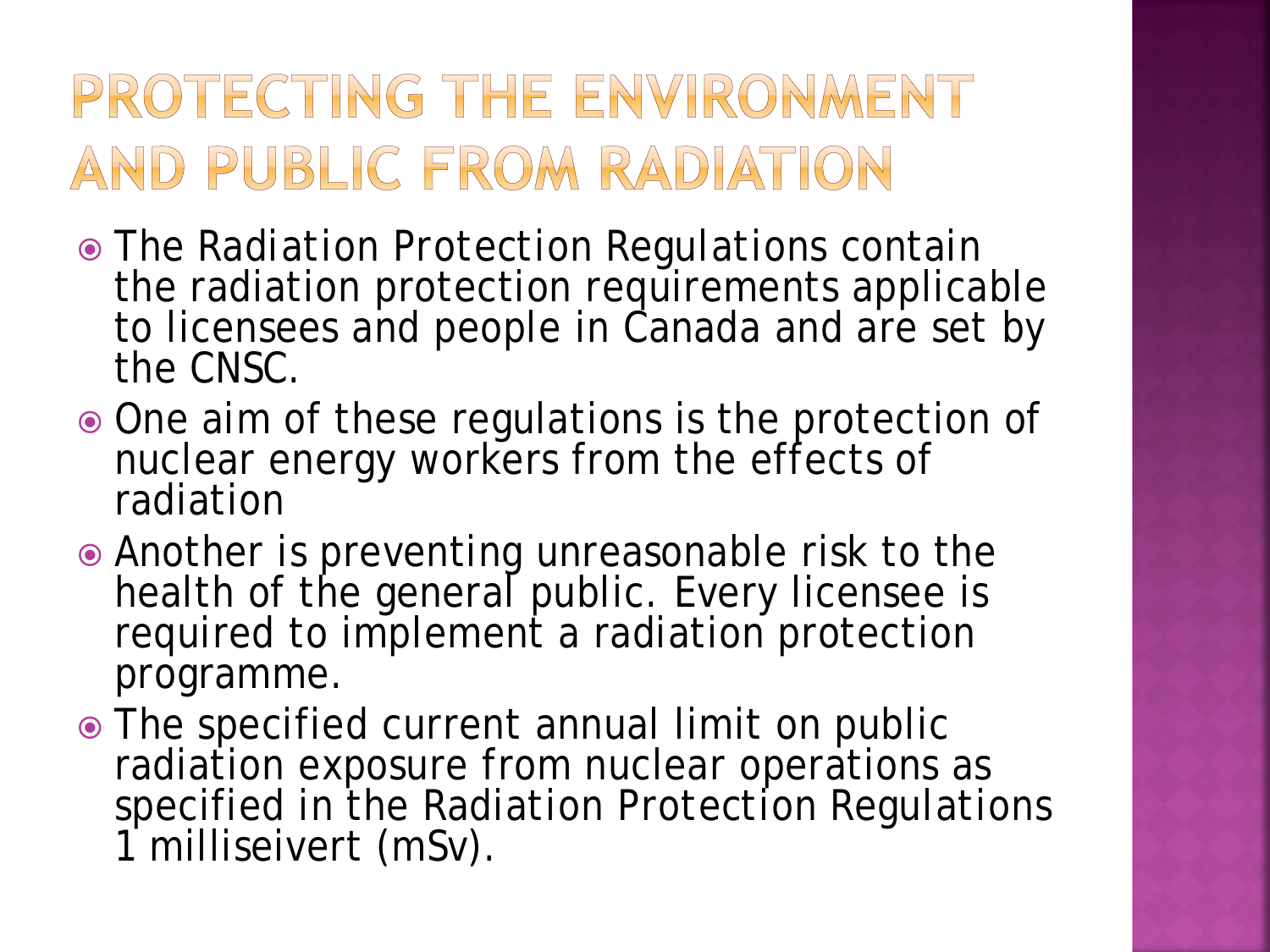#### PROTECTION FROM RADIATION CONT'D

- In addition to the 1ms limit, licensees are required to ensure that the dose of radiation received "as low as reasonably achievable" taking economic and social considerations into effect, an approach commonly known by the acronym ALARA.
- Additionally, the Federal-Provincial-Territorial Radiation Protection Committee makes recommendations to governments on practices and standards regarding radiation exposure in Canada with a primary aim to "harmonize" those standards.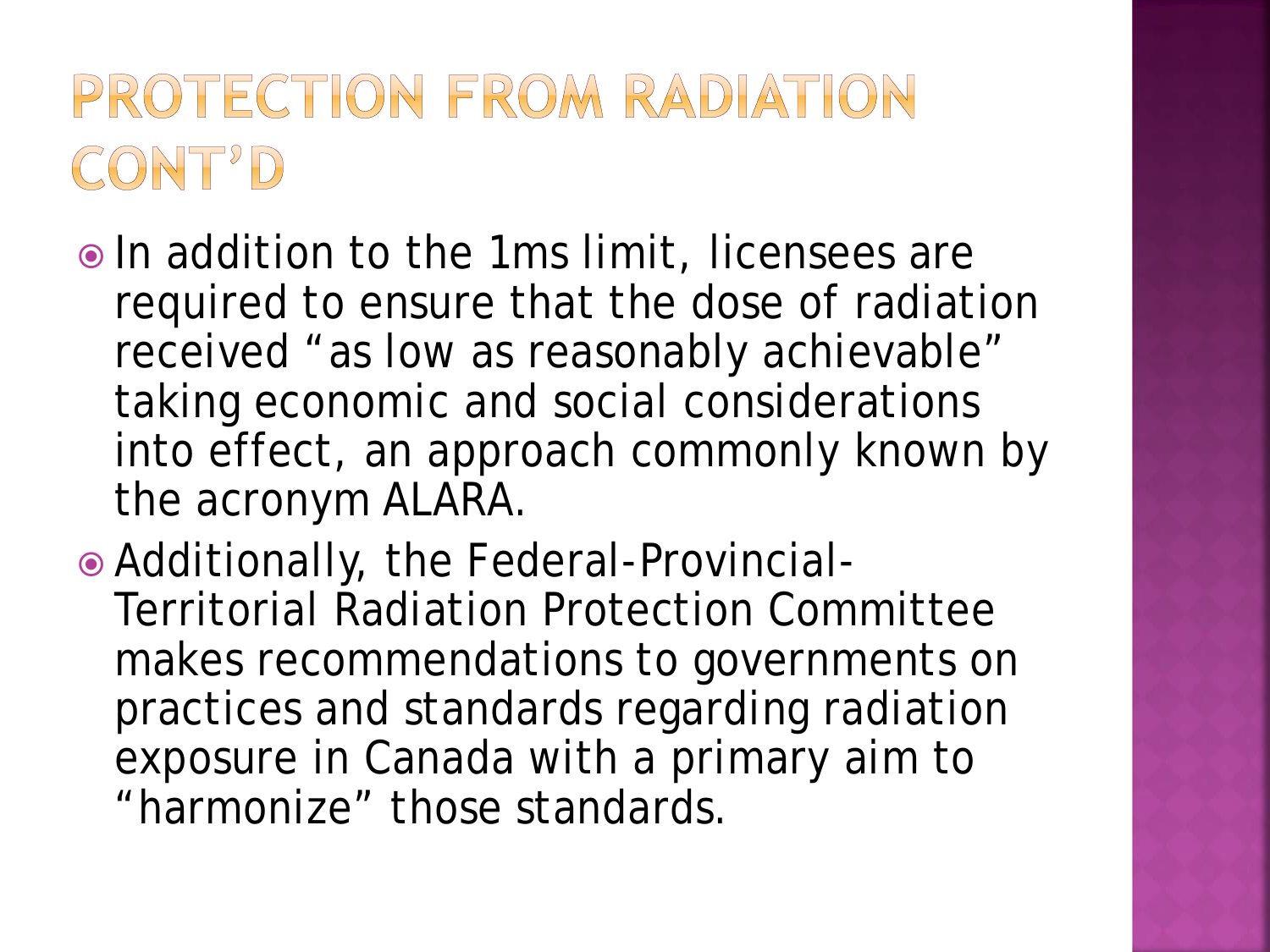#### TRITIUM IN DRINKING WATER

- The current limit for tritium in drinking water in Ontario is 7000 bq/L
- The Ontario Drinking Water Advisory Committee has recommended lowering the limit to 20 bq/L based on an annual average
- The EU has a limit at 100 bq/L by comparisaon
- The CNSC has stated in a summary report on tritium that based on sampling, Canada is in practice close to meeting the EU limit of 100 bq/L
- Neither the Canadian guideline nor the Ontario limit have yet been changed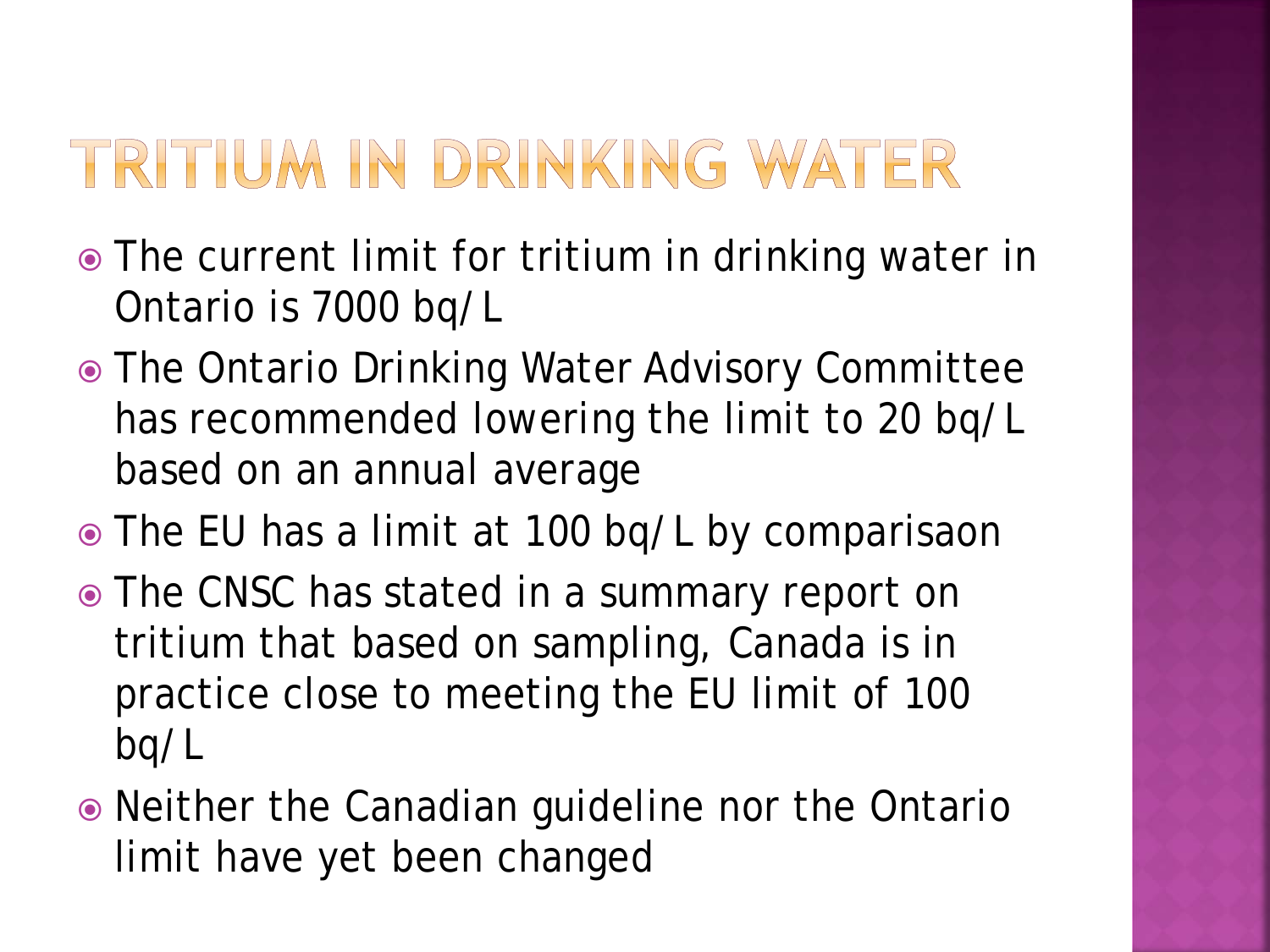#### WHAT LAWS PROTECT NUCLEAR POWER PLANTS FROM NATIONAL SECURITY RISKS?

- "*Nuclear terrorism is still often treated as science fiction - I wish it were. But unfortunately we live in a world of excess hazardous materials and abundant technological know-how, in which some terrorists clearly state their intention to inflict catastrophic casualties*." – Kofi Annan, UN General Secretary
- National security risks posed by terrorist attacks on nuclear plants are one of the main areas of concern articulated in the debate about continued nuclear power generation in Canada since nuclear plants are highly vulnerable to deliberate acts of sabotage and terrorist attack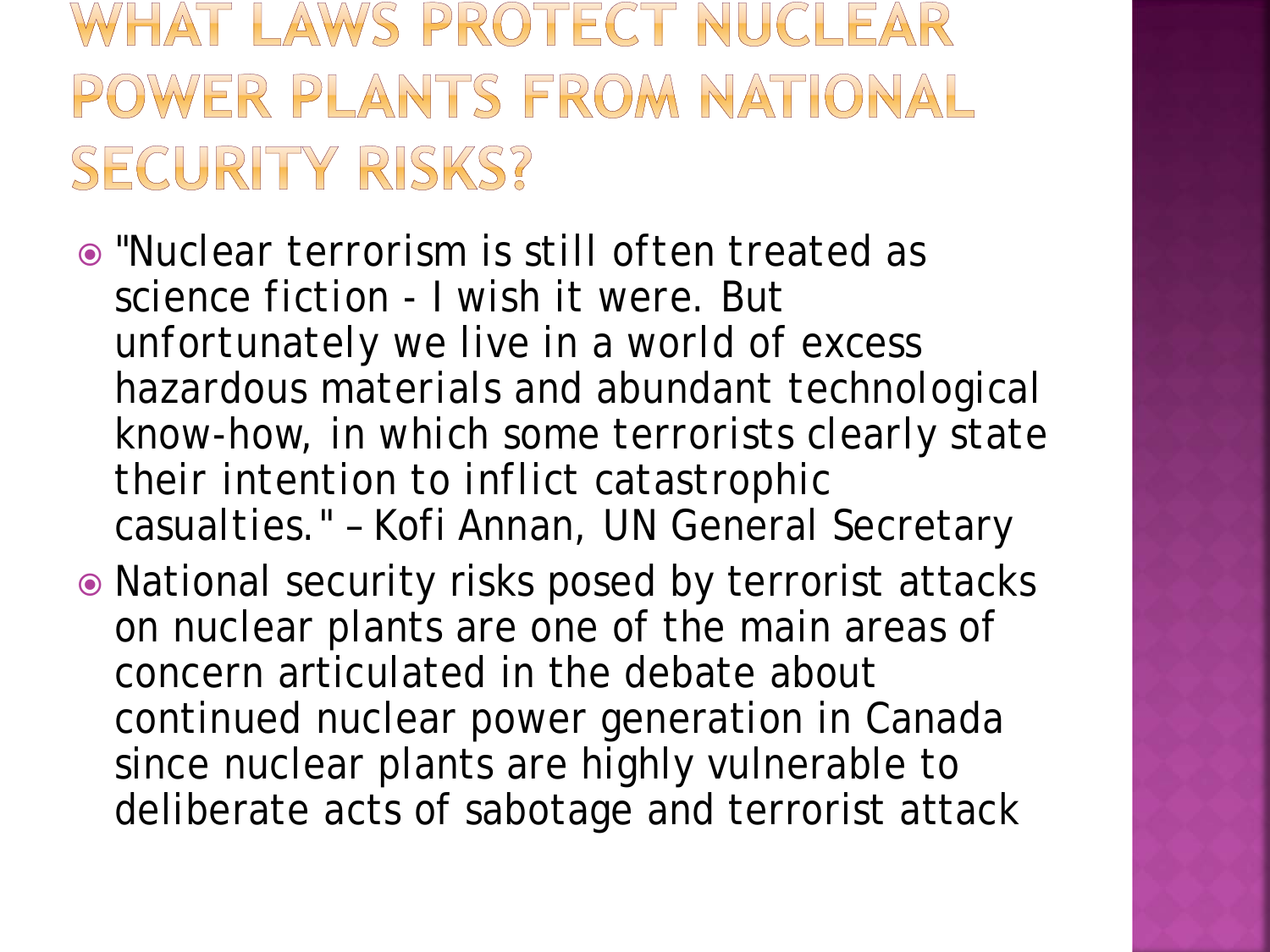#### REGULATION OF NATIONAL SECURITY RISKS

- Even the International Atomic Energy Agency (IAEA), which promotes the use of nuclear power, admitted that in the light of the September 11th 2001 attacks in New York that:
	- *"Most nuclear power plants were built during the 1960s and 1970s, and like the World Trade Center, they were designed to withstand only accidental impacts from the small 'Cessna' type sports aircraft. If you postulate the risk of a jumbo jet full of fuel, it is clear that their design was not conceived to withstand such an impact."*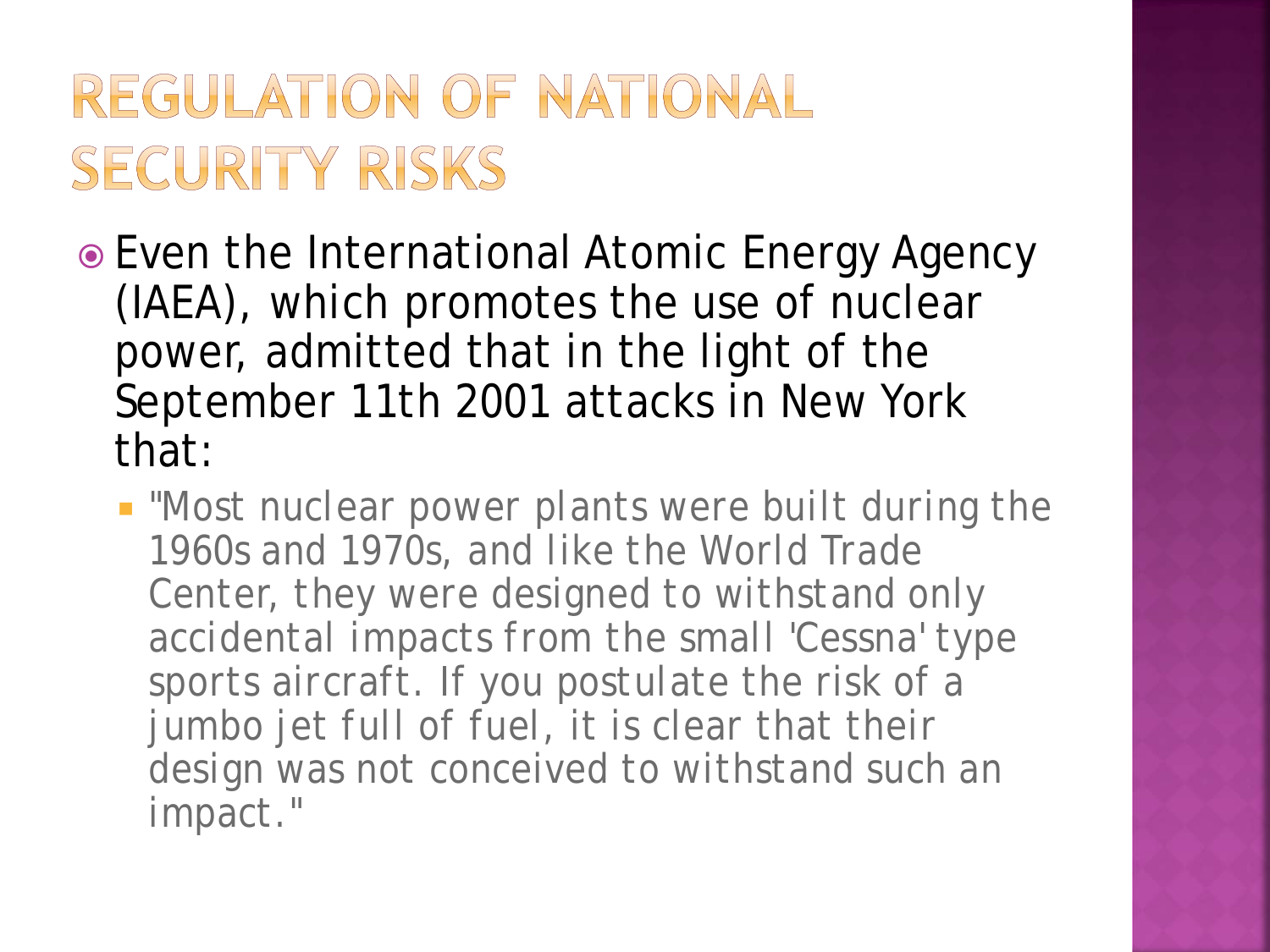#### REGULATION FOR NUCLEAR SECURITY

 The *Nuclear Security Regulations* are established by the Canadian Nuclear Safety Commission and set out the physical protection measures required by licensees to address security issues. It prescribes additional licence application requirements for nuclear power plants that require protection arrangements with off-site response forces, site plans, proposals for the structure of the nuclear security officer service and for plants to assess and respond to security breaches, as well as threat and risk assessment.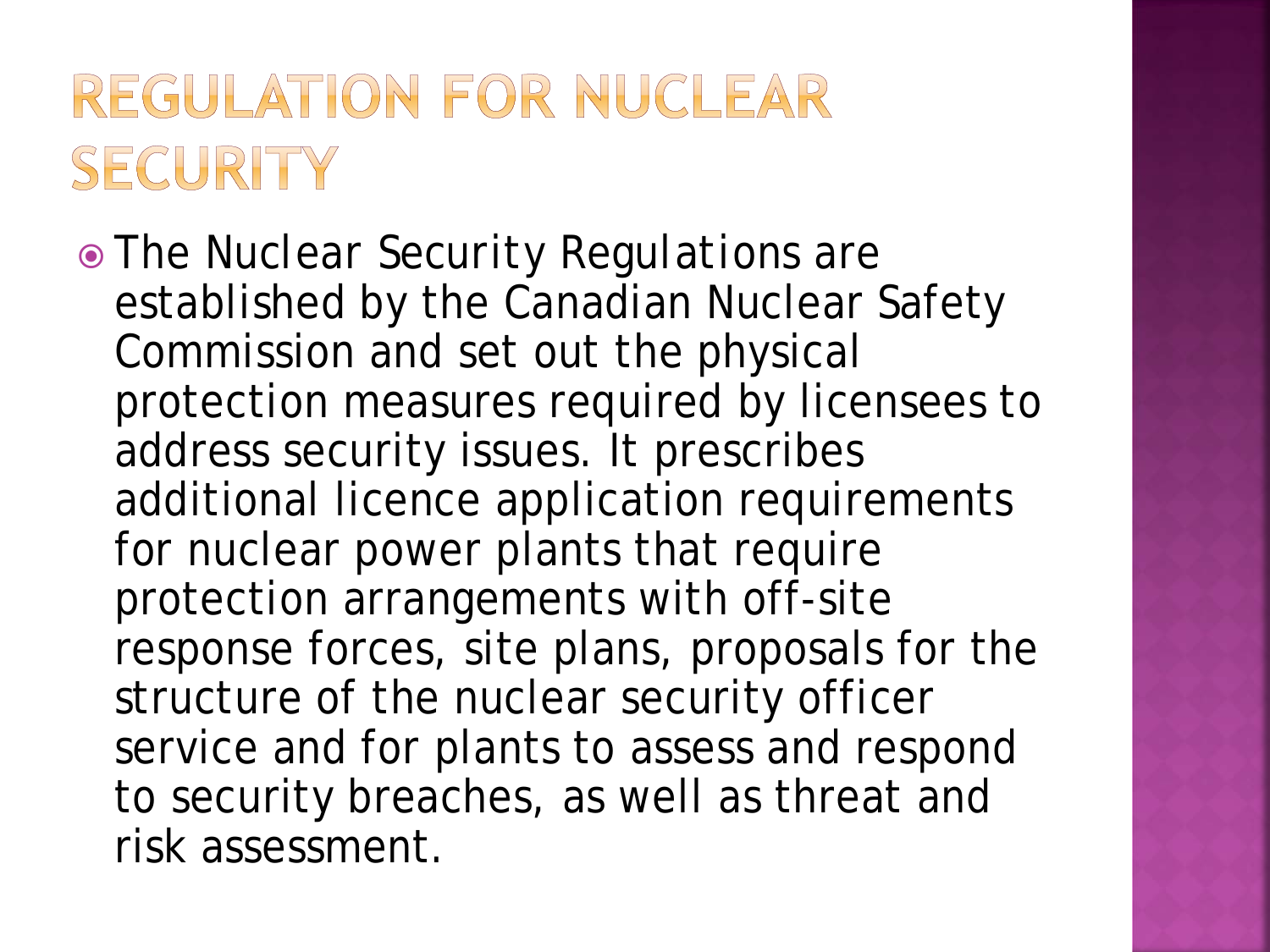### SAFEGUARDS

- The International Atomic Energy Agency (IAEA) is responsible to verify that in accordance with the Non-Proliferation Treaty nuclear materials are not diverted from peaceful uses to nuclear weapons through what are commonly referred to as "safeguards".
- **The IAEA has the right to monitor Canada's nuclear** related activities and verify nuclear material inventories and flows into Canada.

 Additionally, Canadian nuclear exports are governed under the *Nuclear Non-Proliferation Import and Export Control Regulations* as well as the *Export and Import Permits Act*, aimed at ensuring that items considered to be in the category of arms, ammunition, implements or munitions or war will not be made available to any destination where their use might be detrimental to the security of Canada.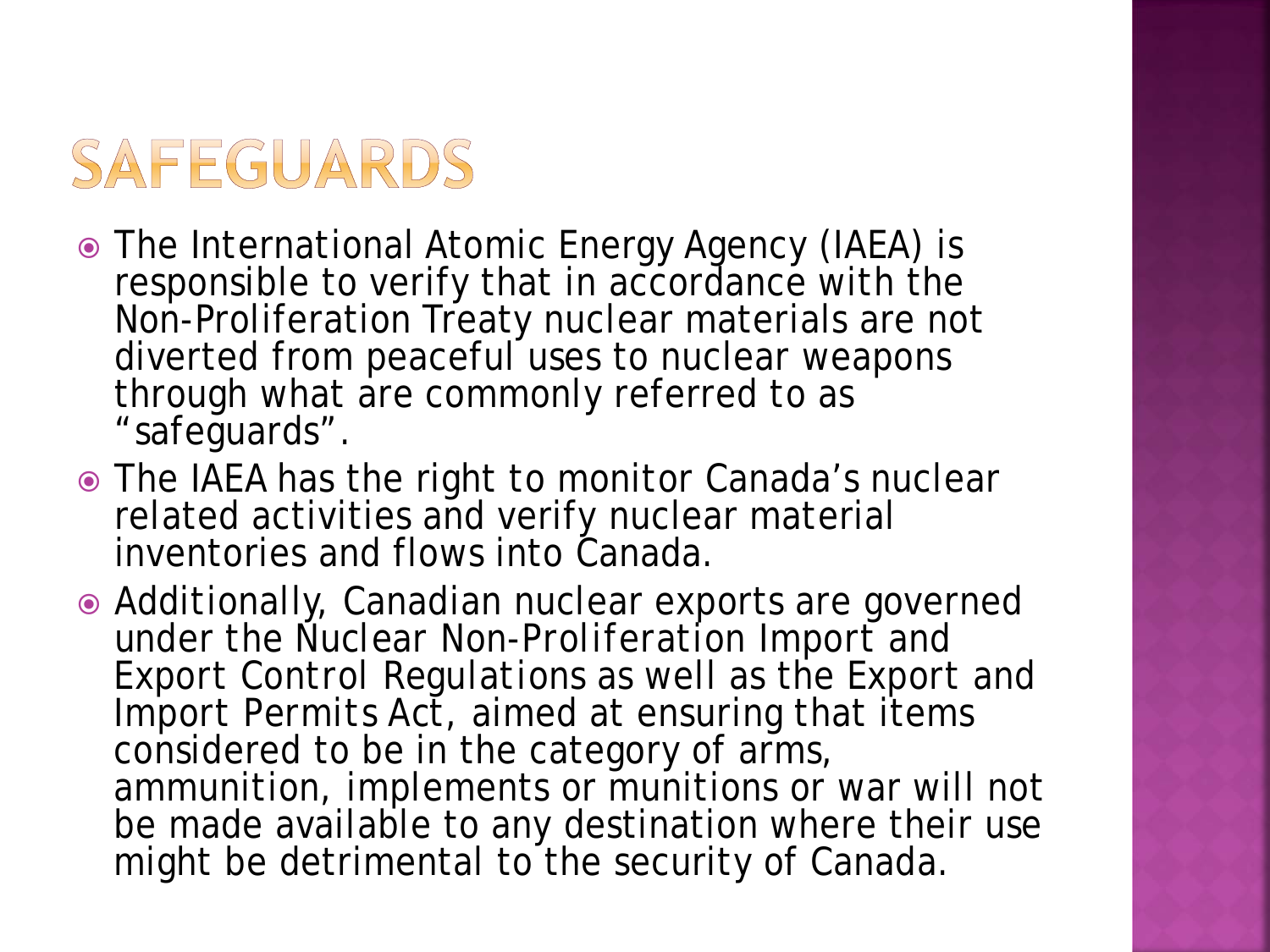#### REGULATION OF USED FUEL

- The main federal laws and regulations governing the disposal of used nuclear fuel are:
- The *Canadian Environmental Assessment Act*
- *Nuclear Safety and Control Act*
- *Nuclear Fuel Waste Act*
- *Class I Nuclear Facilities Regulations*
- *General Nuclear Safety and Control Regulations*
- *Packaging and Transport of Nuclear Substances Regulations*
- *Transportation of Dangerous Goods Regulations*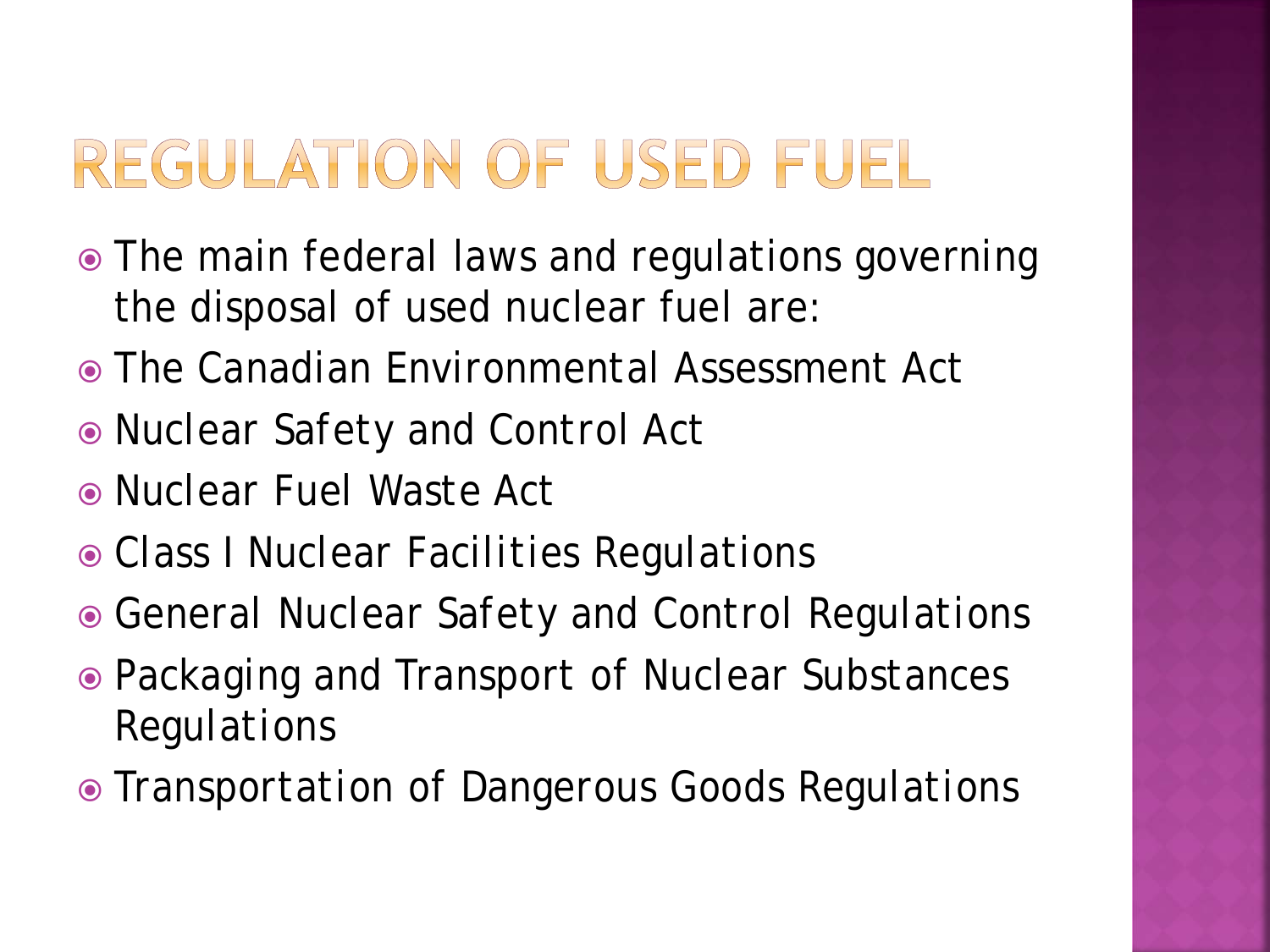#### CNSC REGULATION OF USED FUEL

 Regulations under the *NSCA* such as the *Class I Nuclear Facilities Regulations* and the *General Nuclear Safety and Control Regulations* set out general information requirements applicable to a licence to abandon, store, and dispose of a nuclear substance as well as to decommission a nuclear facility.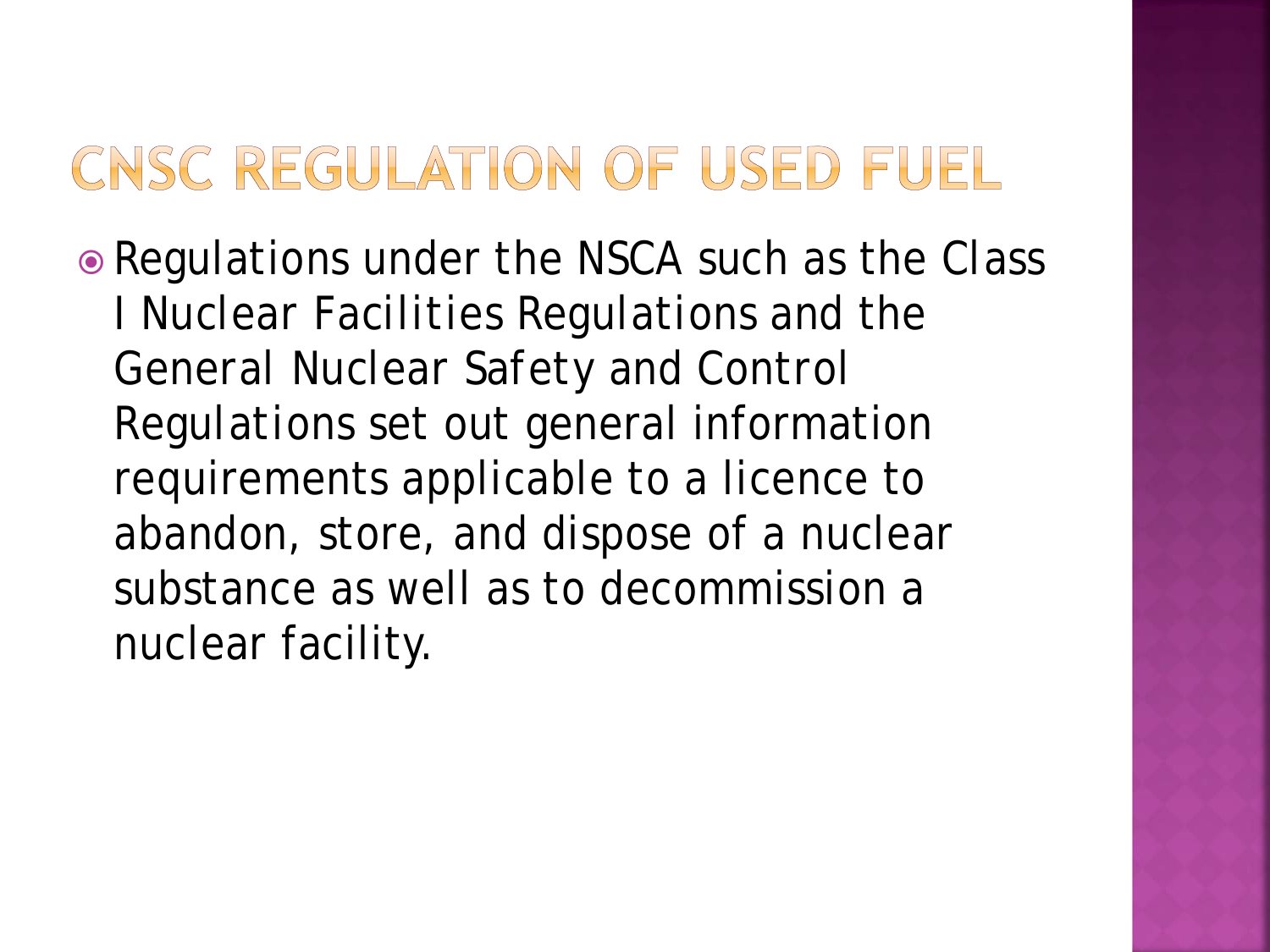#### NUCLEAR FUEL WASTE BUREAU

 The Nuclear Fuel Waste Bureau was formed in 2002 within the federal department of Natural Resources; its mission is to administer the *Nuclear Fuel Waste Act* to oversee the nuclear industry which is given responsibility under that *Act*, to meet certain financial requirements and carry out "approved long-term nuclear fuel waste management activities within a comprehensive, integrated and economically sound approach for Canada" (NRCan)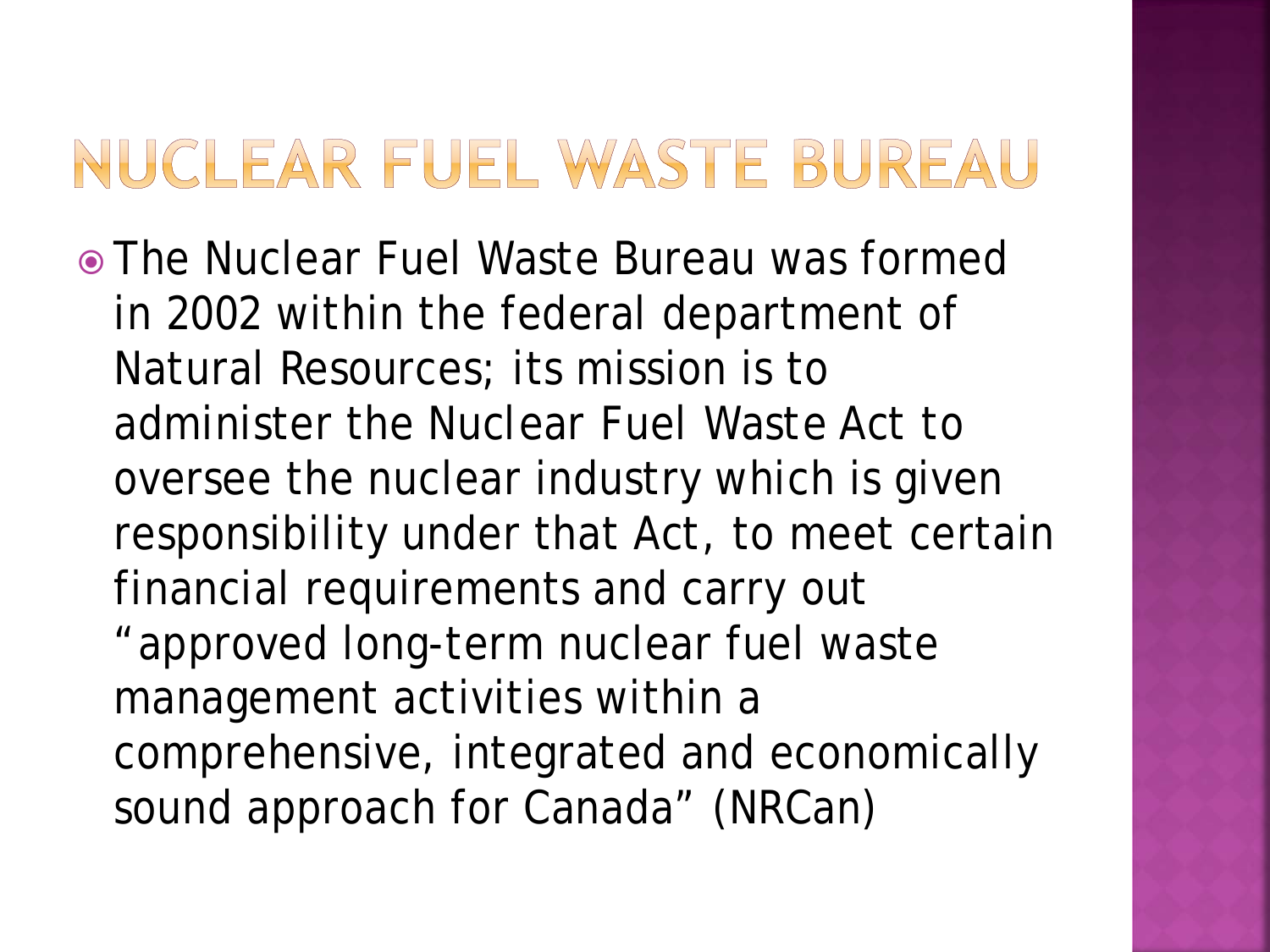#### WHAT DOES THE NUCLEAR FUEL WASTE ACT DO

- In 2002 the Nuclear Waste Management Organization was established by the nuclear energy corporations (Ontario Power Generation Inc., Hydro-Quebec and New Brunswick Power Corporation) under the *Nuclear Fuel Waste Act*.
- According to Northwatch, the key criticisms of the Act focus on the lack of transparency and accountability, the potentially secretive nature of the Nuclear Waste Management Organization's activities, the control by the nuclear industry of both the Nuclear Waste Management Organization and its advisory council, and the absence of any role for parliament or any assurance of public participation.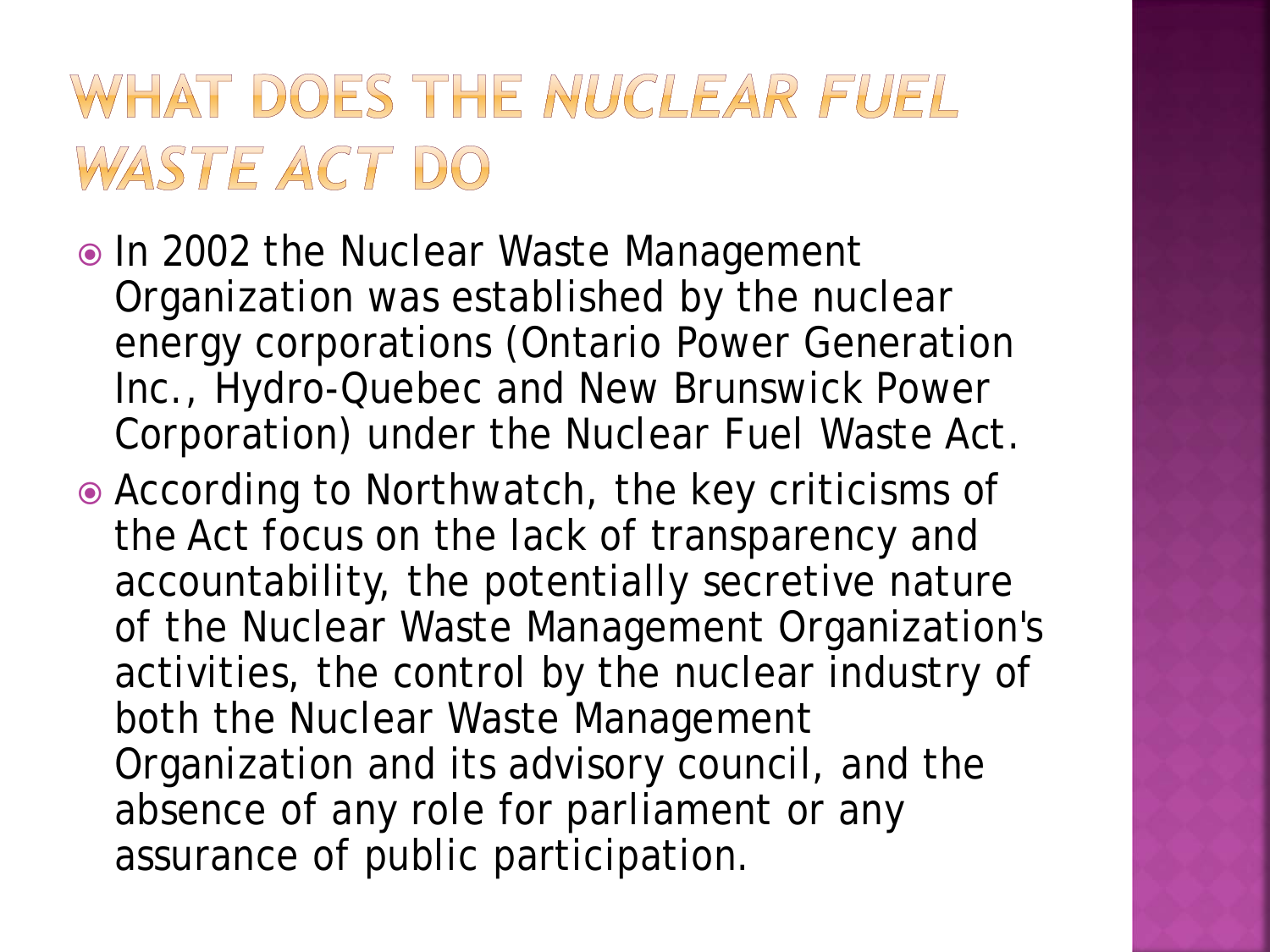

- The NWMO, as an industry organization, is responsible under the Act for implementation of an approach to the long term management of Canada's nuclear fuel waste (which it itself recommended to government, and which government then approved). They titled it "Adaptive Phased Management".
- Thus, the owners of radioactive waste are responsible for the funding, organization, management, and operation of disposal and other facilities required for their waste.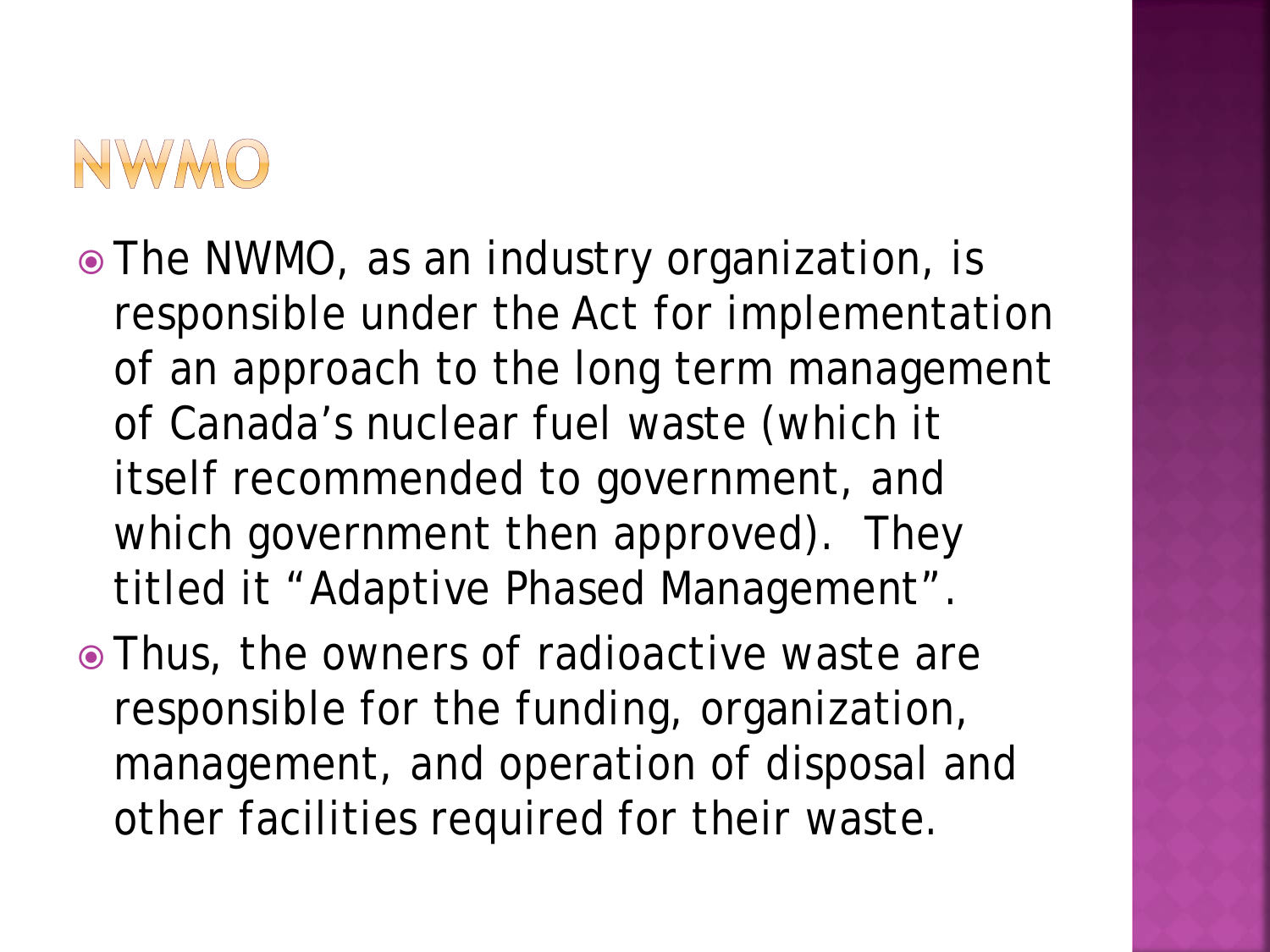#### USED FUEL WASTE MANAGEMENT AND REGULATION

- However, it should be noted that the approach followed by the Canadian government under the Fuel Waste Act is contrary to the recommendation of the Seaborn panel which recommended that the nuclear waste be managed by an agency at "arm's length" from industry and from government.
- The NWMO found that used fuel waste from nuclear generating stations will have to be managed for hundreds of thousands of years, and only after one million years will it approach the radioactivity levels of natural uranium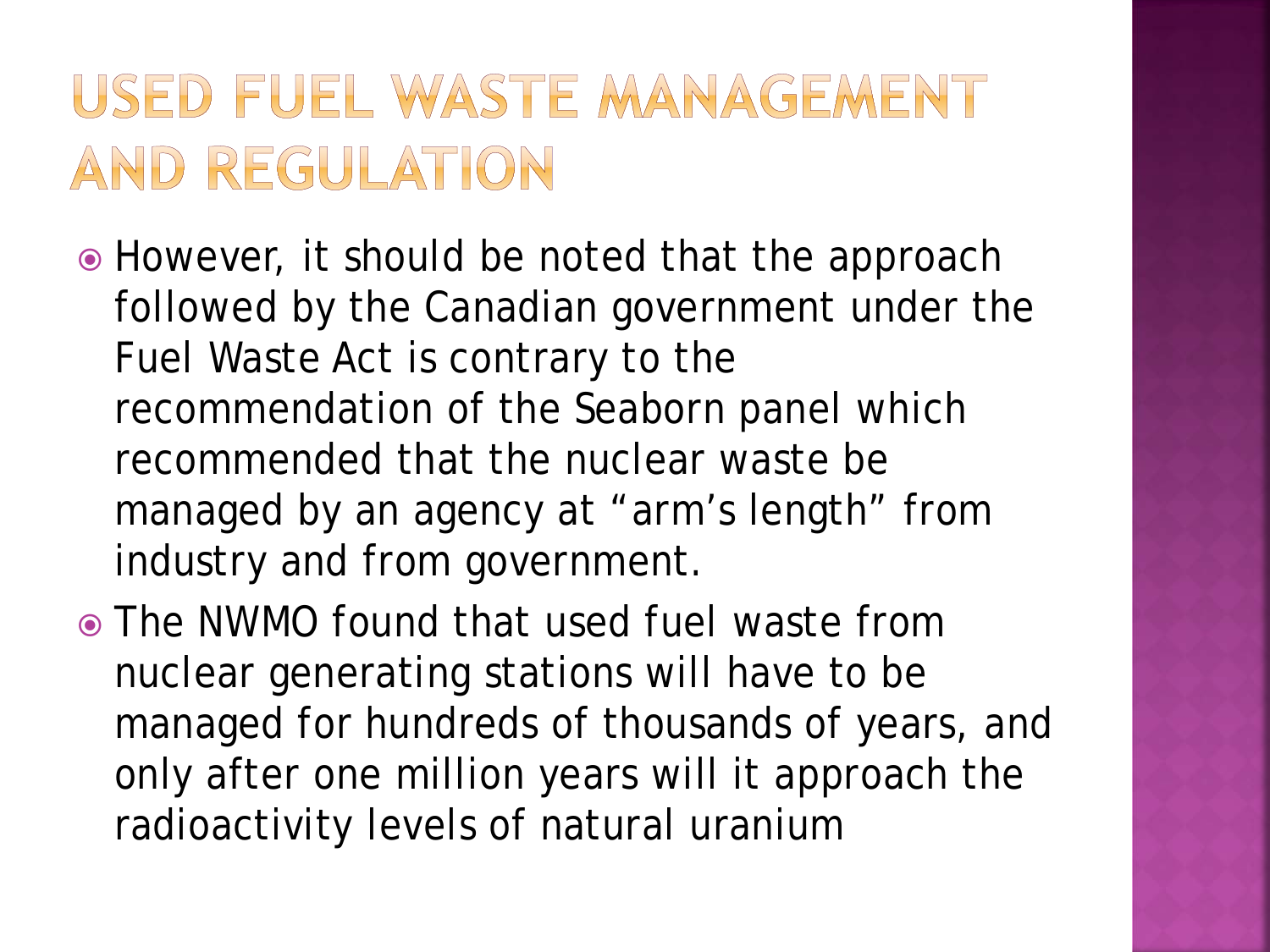### **USED FUEL STATUS**

- The NWMO is proceeding to implement its approach to Adaptive Phased Management
- $\bullet$  It is currently seeking communities interested in further discussions
- The NWMO predicts a several decades long process to establish a long term used fuel facility (30 years or so)
- $\bullet$  In our view, this significantly impairs the ability of members of the public to be appropriately involved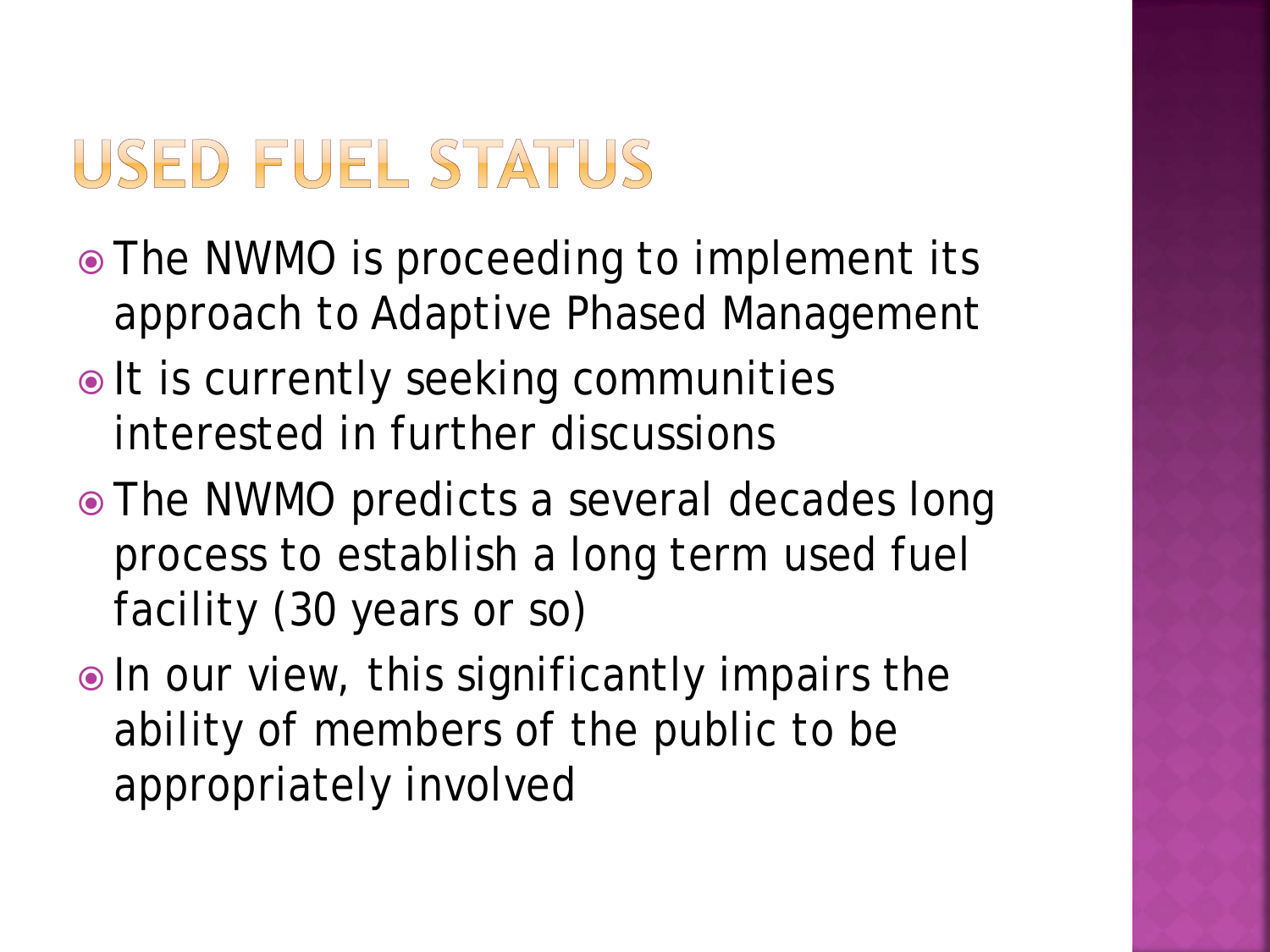#### PUBLIC CONSULTATION ABOUT PURSUING NUCLEAR POWER

- What is still missing is a proper process for Canadians and Ontarians to collectively decide the future of nuclear power and its role in electricity generation
- $\bullet$  In Ontario, there is no mandatory consultation or hearing prior to the provincial Energy minister issuing directives on the supply mix
- A quasi-consultation was held in Ontario this past autumn of 2010 by on line survey dealing with the long term energy plan for the province
- The decision to pursue new nuclear power has so far been at the Ontario cabinet table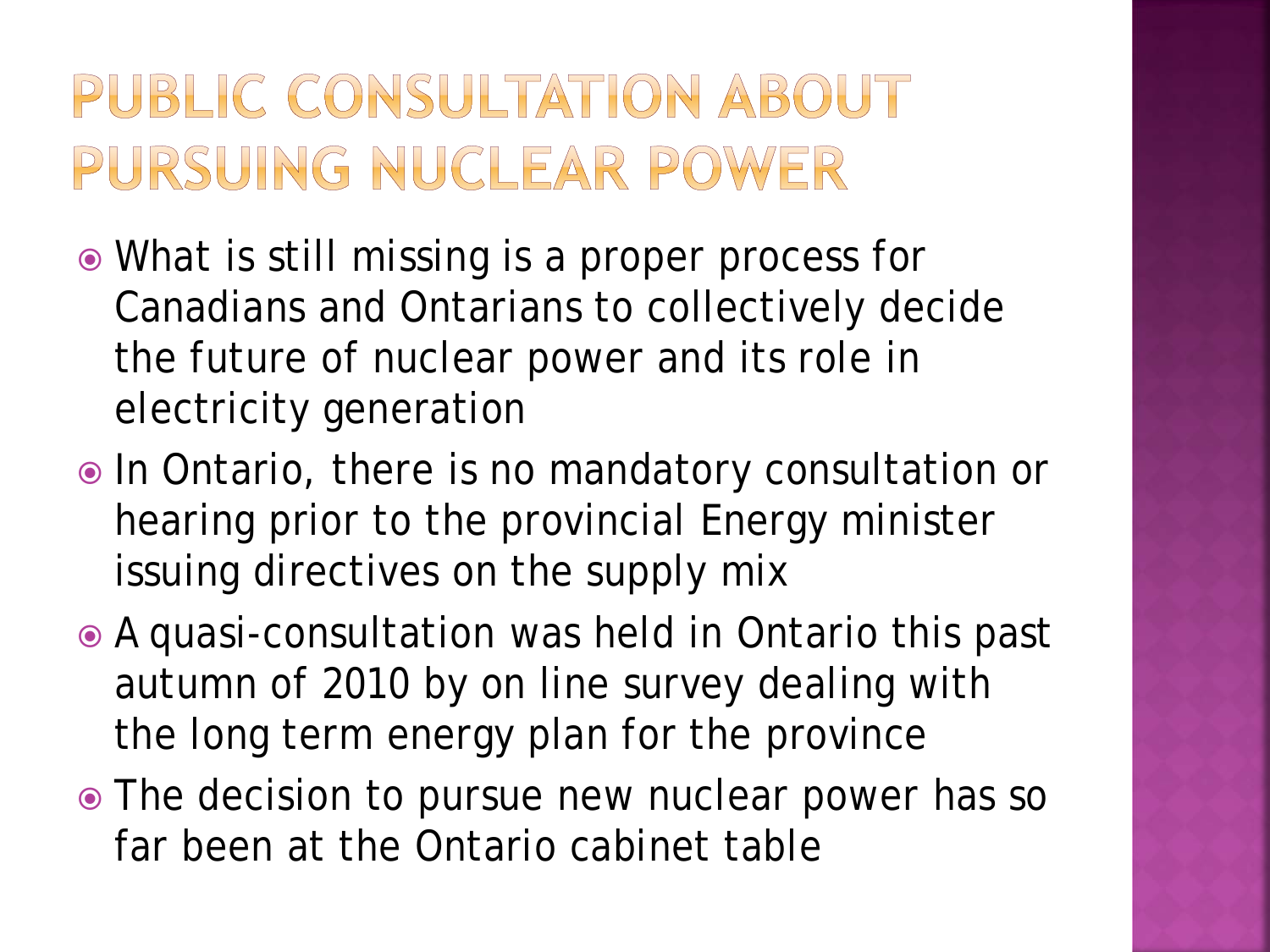#### WHO MAKES DECISIONS ABOUT NUCLEAR POWER - A SUMMARY

- Federal Parliament (passes federal legislation; budgetary matters; appointments; decisions on AECL)
- Federal Cabinet (approves the regulations under its legislation)
- Federal Minister of Natural Resources (promotion of nuclear power industry)
- Federal Minister of the Environment (some CEAA decisions)
- Canadian Nuclear Safety Commission (both staff roles and Commission member roles including regulatory policy)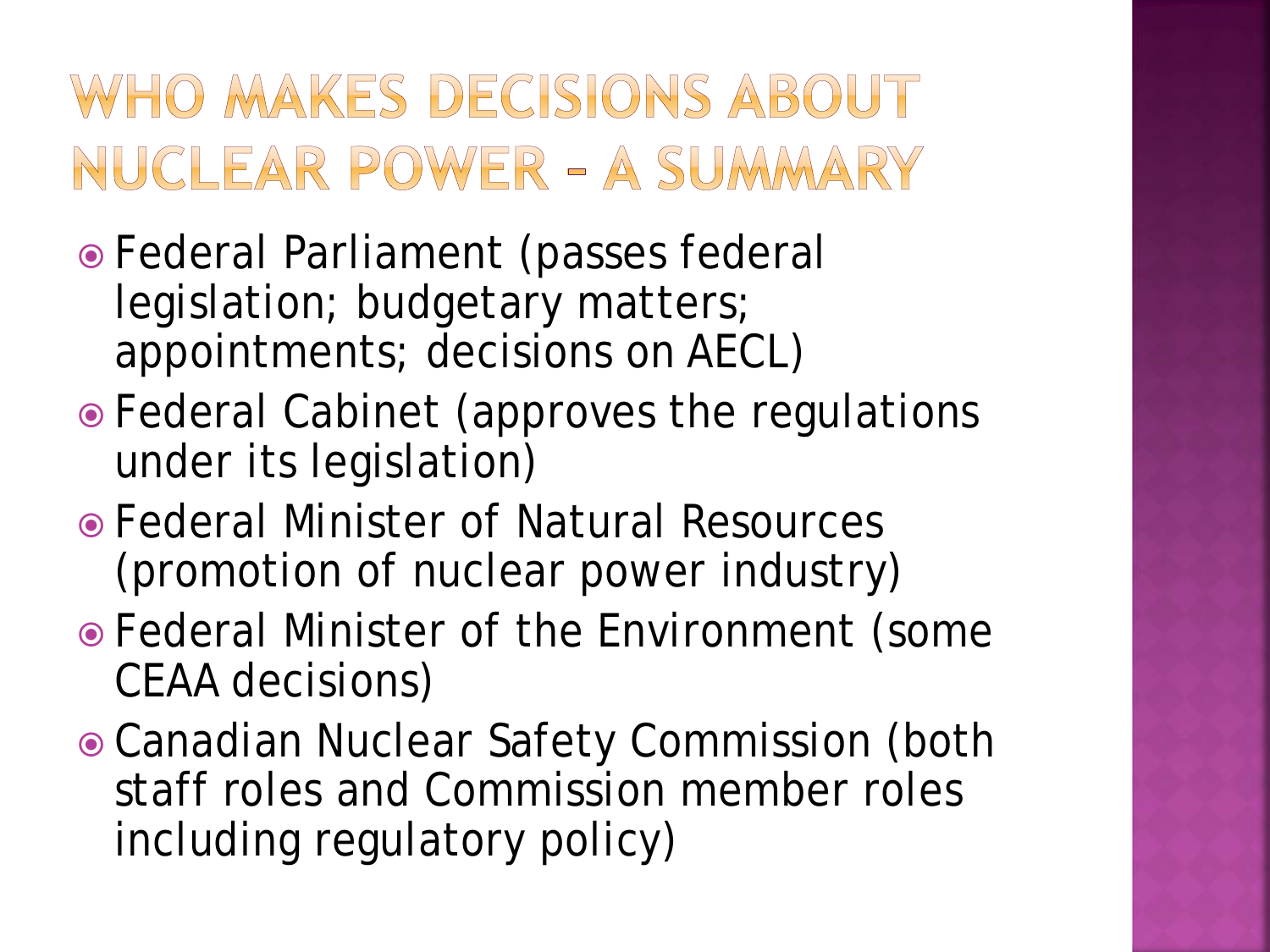#### WHO MAKES DECISIONS ABOUT NUCLEAR POWER CONT'D

- CNSC President and CEO also independently accountable to Parliament in addition to reporting through Minister of Resources
- Department of Transport (but according to CNSC staff, it defers to CNSC on the radioactive material transport decisions)
- Nuclear Fuel Waste Bureau within NR CAN to oversee NWMO
- Nuclear Waste Management Organization to implement its long term plan for fuel waste
- International Atomic Energy Agency nonproliferation verification and much else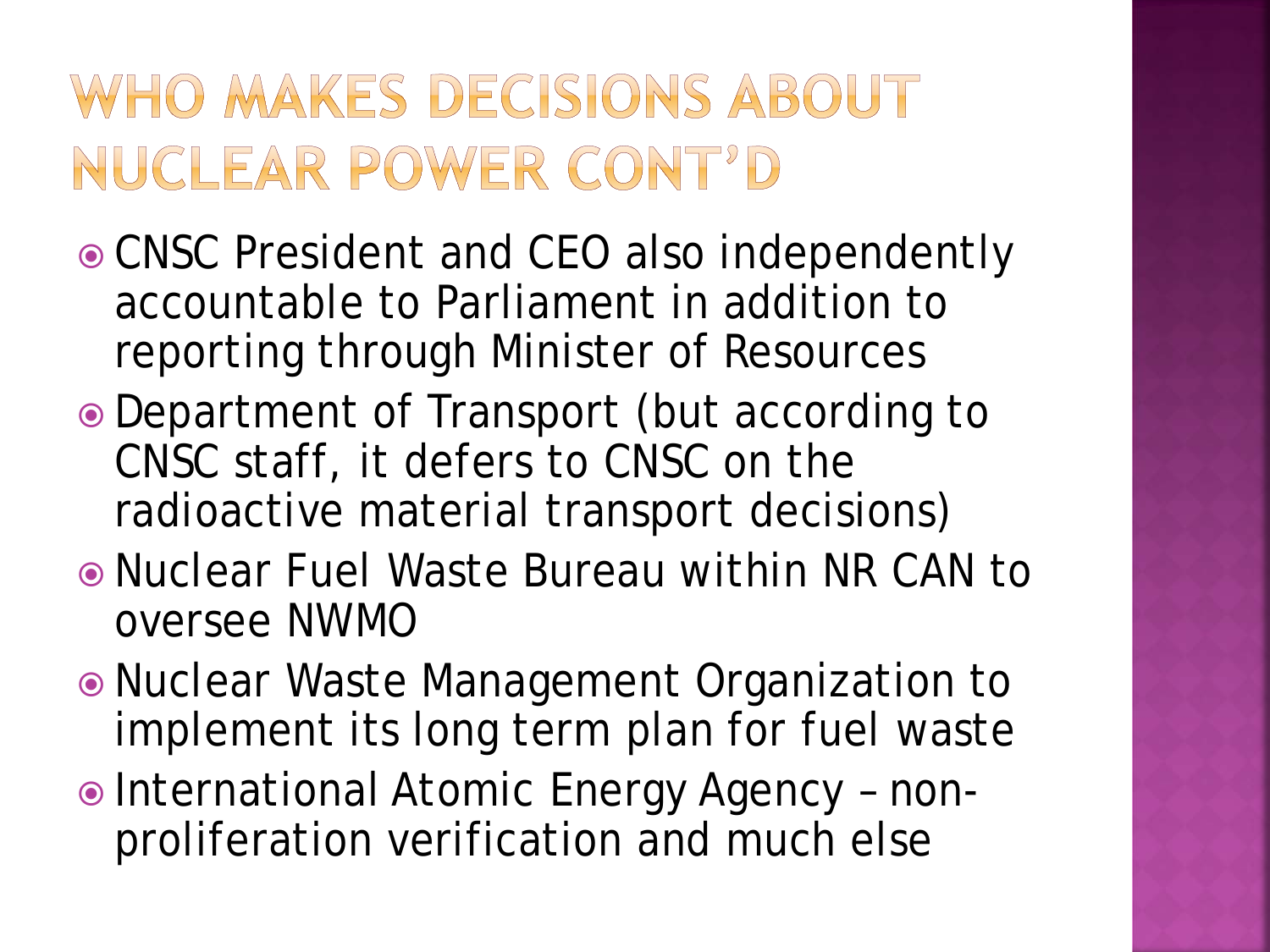### WHO MAKES DECISIONS ABOUT NUCLEAR POWER CONT'D

- Ontario Minister of Energy issues supply mix directives
- Ontario Energy Board approves long term electricity supply plan
- Ontario Power Authority the agency to enter into the supply contracts
- Ontario Drinking Water Advisory Council advice on drinking water standards
- Ontario Minister of the Environment sets drinking water standards
- Federal Provincial Territorial Radiation Protection Committee – negotiates protection guidelines